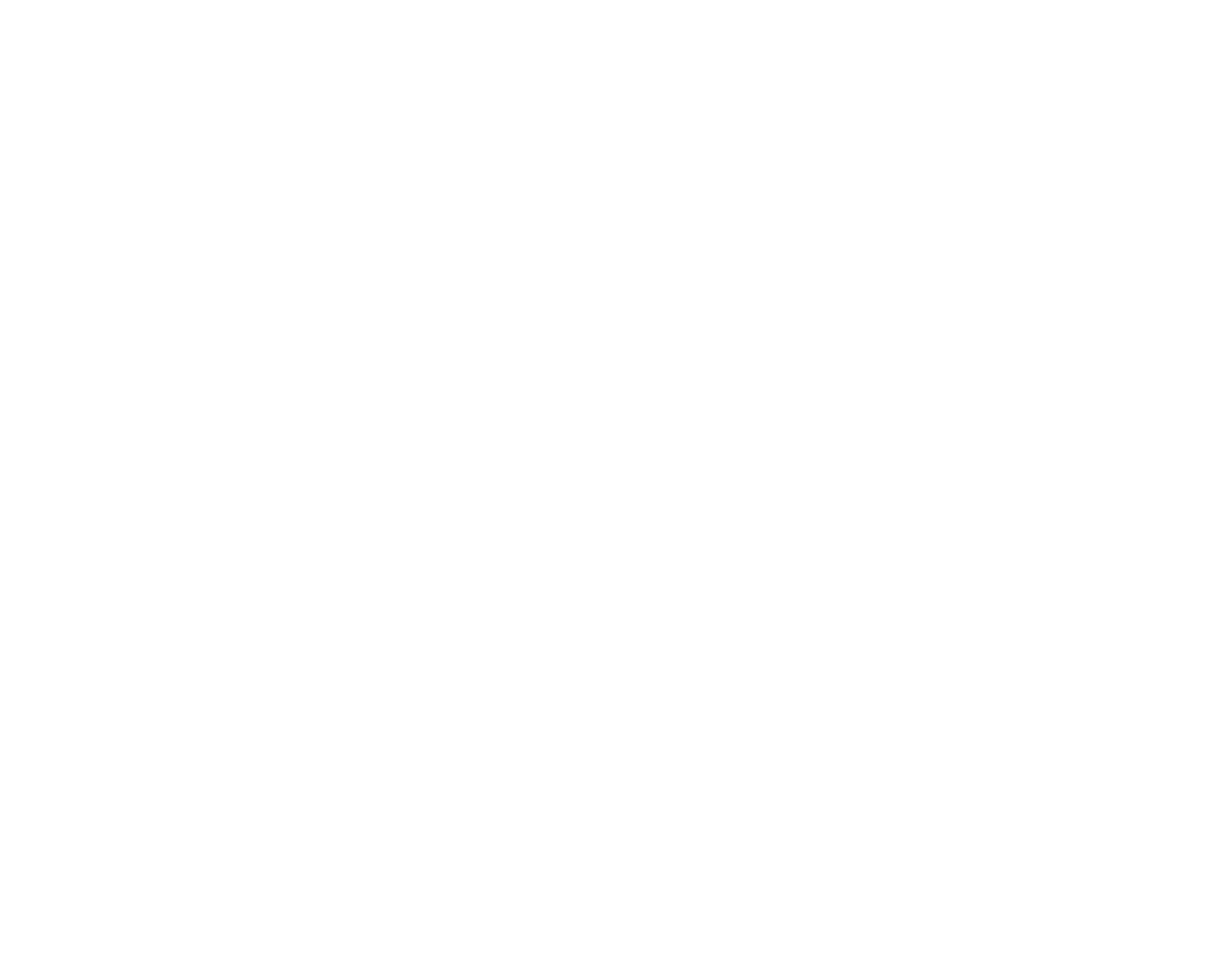### **How to Use This Document**

For the benefit of National Organic Standards Board members, and other organic stakeholders, The Cornucopia Institute has endeavored to compile, as accurately and objectively as possible, a recap of all formal written comments pursuant to the **Fall 2014 NOSB meeting. This also includes comments made last spring for 2015 sunset materials.**

Cornucopia greatly appreciates the work, dedication and enormous time commitment required to serve on the NOSB. Our hope is to provide a valuable resource for the Board better enabling members to understand the scope and sentiment of organic industry participants, including:

- Farmers/Citizens
- Public Interest Groups
- Food Processors/Handlers
- Manufacturers/Ingredient Suppliers
- Distributors/Retailers
- Trade Associations/Industry Consultants
- Organic Certifiers/Materials Review Organizations

This document is organized by NOSB Subcommittee, in the order presented on the Draft Agenda. Under each agenda item, a table shows the number of comments submitted and the various stakeholder positions on that item. The "Notes" section under each table provides additional explanation.

Thank you for your work on behalf of all organic stakeholders. Please feel free to contact us regarding any of our findings or our methodology.

Will Fantle Research Director The Cornucopia Institute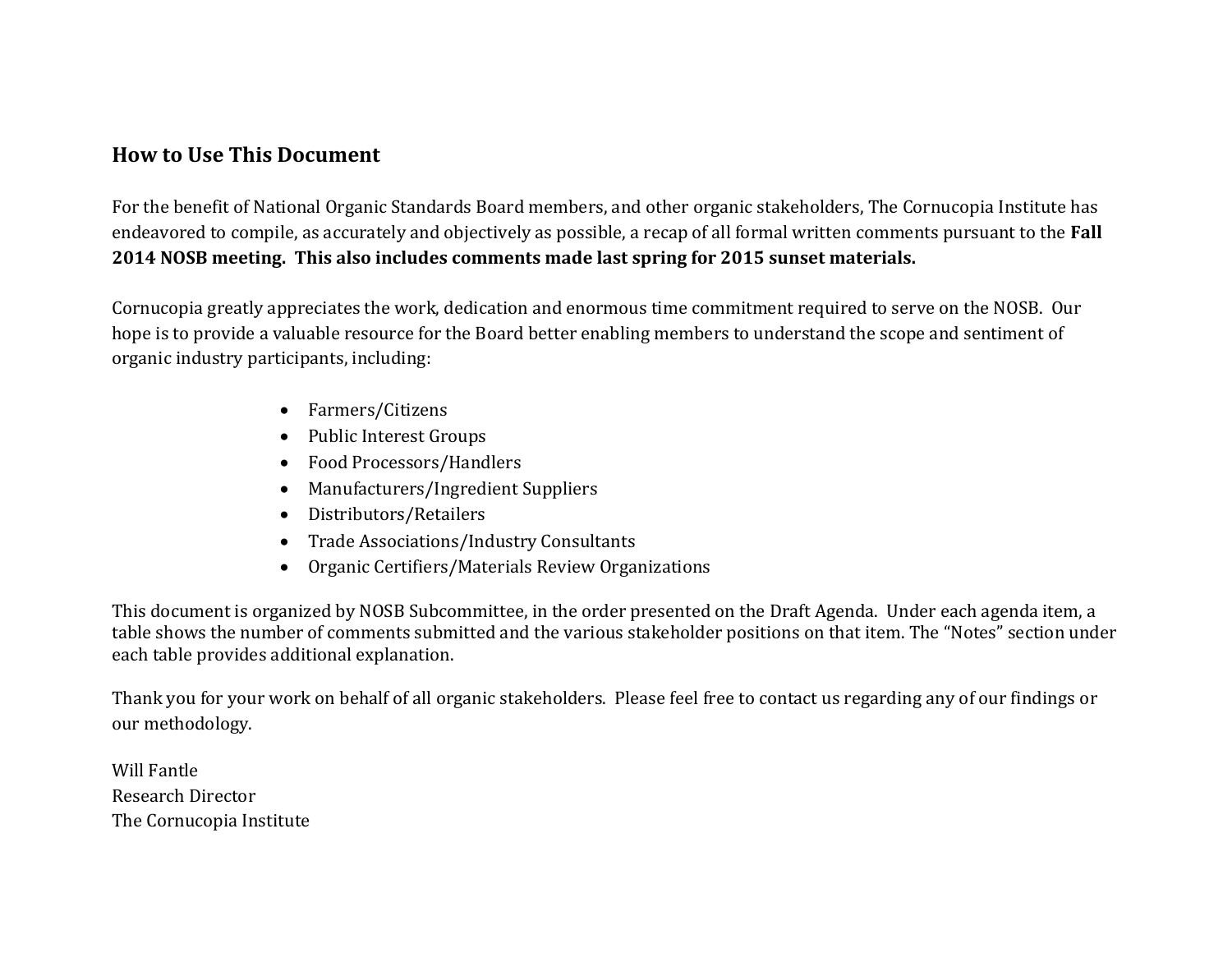# **CROPS SUBCOMMITTEE**

# **Discussion Document: Protecting Against Contamination in Farm Inputs**

|                                             | <b>Commented</b>                                  |
|---------------------------------------------|---------------------------------------------------|
| <b>Farmers / Citizens</b>                   | 229                                               |
| <b>Public Interest Groups</b>               | Cornucopia Institute (1)                          |
|                                             | <b>Beyond Pesticides</b>                          |
|                                             | Farmworker Health and Safety Institute (FHSI) (2) |
|                                             | National Organic Coalition                        |
|                                             | Food and Water Watch (FWW)(3)                     |
|                                             | Center for Food Safety (CFS)(4)                   |
| <b>Food Processors / Handlers</b>           | None                                              |
| <b>Ingredient Suppliers / Manufacturers</b> | None                                              |
|                                             |                                                   |
| <b>Distributors / Retailers</b>             | <b>PCC Natural Markets</b>                        |
| <b>Trade Associations / Consultants</b>     | Organic Trade Association (OTA) (5)               |
|                                             |                                                   |
| <b>Certifiers</b>                           | California Certified Organic Farmers              |

- (1) Cornucopia states: "Many sensitive crop plants show symptoms well below the 1 ppb level." From the discussion document: "No government or independent lab exists in the United States that can adequately test for aminopyralids in compost at or below the 1 ppb level."
- (2) FHSI states: "We support research into means of preventing the contamination, which we believe must include restrictions on the way other people use many of those materials."
- (3) FWW states: "We urge the NOSB and the NOP to convey to the Secretary of Agriculture and the EPA the burden that practices allowed in conventional production create for organic producers who must deal with chemical residues and other contamination in the inputs they rely on in their operations."
- (4) CFS states: "CFS strongly opposes any policy or regulation that would place undue burden on organic growers."
- (5) OTA states: "We recognize NOSB's call to solicit input from experts in this area to assist in the process, and we expect NOSB to take this information seriously."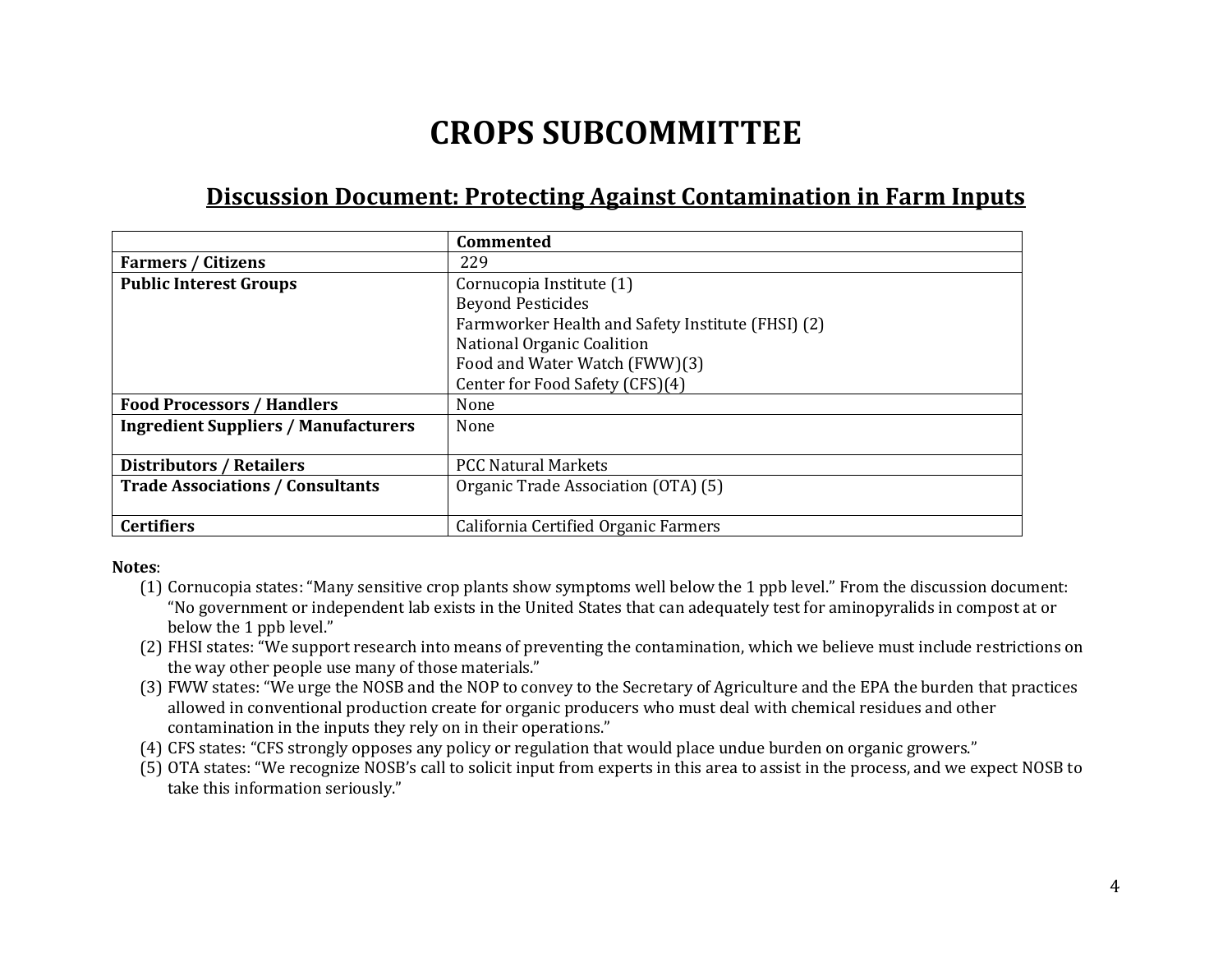# **Inerts Verbal Update**

|                                             | Commented                                        |  |  |
|---------------------------------------------|--------------------------------------------------|--|--|
| <b>Farmers / Citizens</b>                   | 94                                               |  |  |
| <b>Public Interest Groups</b>               | Beyond Pesticides (BP)(1, 3)                     |  |  |
|                                             | Cornucopia Institute (1)                         |  |  |
|                                             | Center for Food Safety (CFS)(2)                  |  |  |
|                                             | Farmworker Health and Safety Institute (FWSI)(1) |  |  |
|                                             | Food and Water Watch                             |  |  |
| <b>Food Processors / Handlers</b>           | None                                             |  |  |
| <b>Ingredient Suppliers / Manufacturers</b> | None                                             |  |  |
|                                             |                                                  |  |  |
| <b>Distributors / Retailers</b>             | None                                             |  |  |
| <b>Trade Associations / Consultants</b>     | None                                             |  |  |
|                                             |                                                  |  |  |
| <b>Certifiers</b>                           | None                                             |  |  |

- (1) BP, Cornucopia, FWW request a list of all inerts known to be used in organic production, as determined by the Inerts Working Group, each annotated with an expiration date.
- (2) CFS states: "Pesticide products often consist primarily of "inert" ingredients, suggesting that some of the most hazardous pesticidal components are chemicals that NOSB has not evaluated under the legally-required criteria."
- (3) BP states: "Once again, the NOSB agenda contains only an update on inert ingredients. The NOSB has unanimously agreed upon a plan of action, yet we see no action."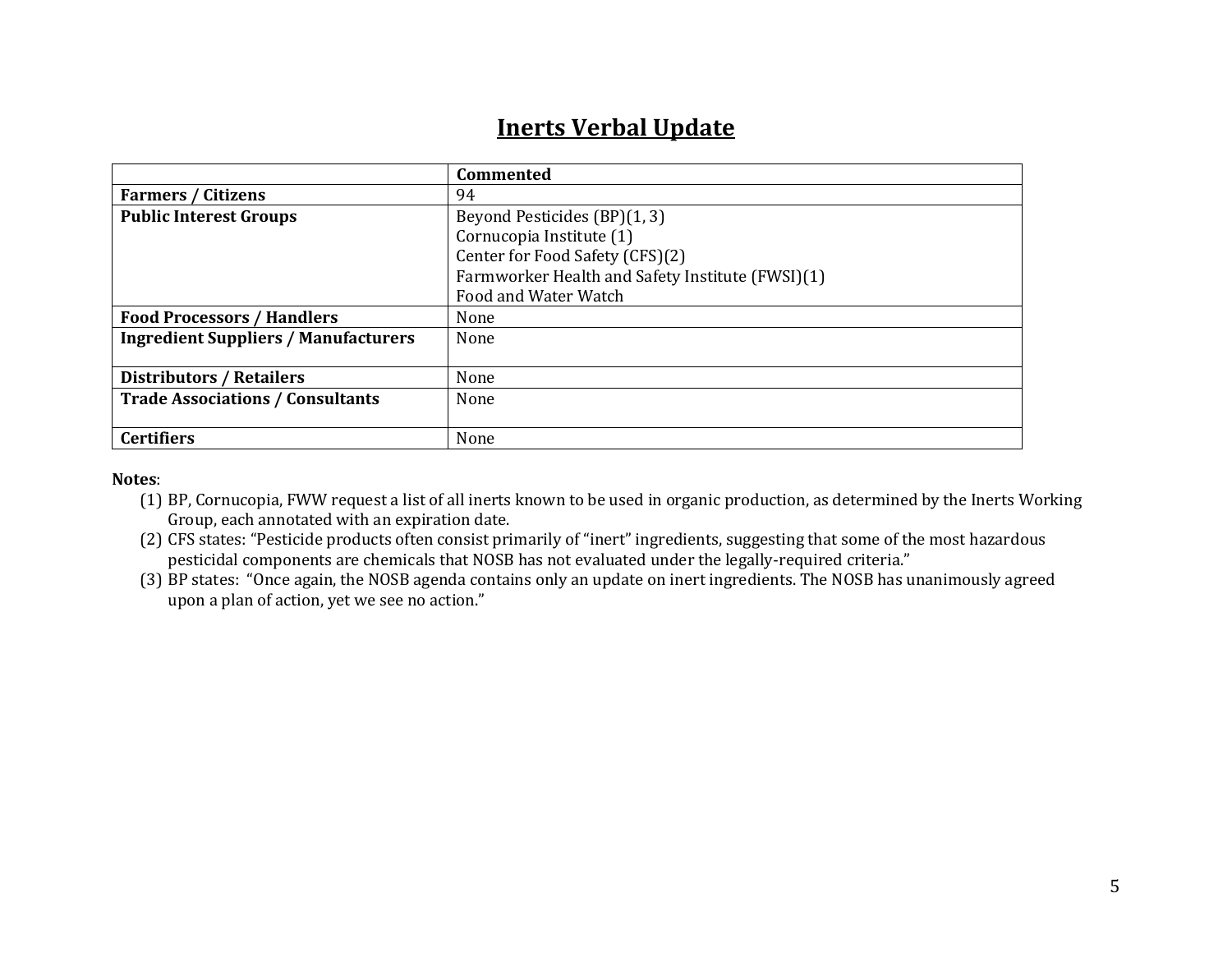# **Research Priorities Proposal for 2014**

|                                             | Commented                              |
|---------------------------------------------|----------------------------------------|
| <b>Farmers / Citizens</b>                   | 29                                     |
| <b>Public Interest Groups</b>               | Beyond Pesticides (BP) (1,3)           |
|                                             | Cornucopia Institute (1,3)             |
|                                             | National Organic Coalition (NOC) (3)   |
|                                             | Farmworker Health and Safety Institute |
|                                             | Consumers Union (CU)(2)                |
|                                             | Food and Water Watch (FWW) (3)         |
| <b>Food Processors / Handlers</b>           | None                                   |
| <b>Ingredient Suppliers / Manufacturers</b> | None                                   |
|                                             |                                        |
| <b>Distributors / Retailers</b>             | <b>PCC Natural Markets</b>             |
| <b>Trade Associations / Consultants</b>     | None                                   |
|                                             |                                        |
| <b>Certifiers</b>                           | California Certified Organic Farmers   |

- (1) Cornucopia and BP comment that moving mechanical delinting processes from the research stage to commercial availability is a high priority.
- (2) CU provided survey data regarding consumer sentiment when buying products with the organic label and "natural" labels.
- (3) Cornucopia, BP, NOC and FWW also recommend chlorine alternatives, degradation products from biodegradable bioplastic mulch, chelating agents, and alternatives to hydrogen chloride as priorities.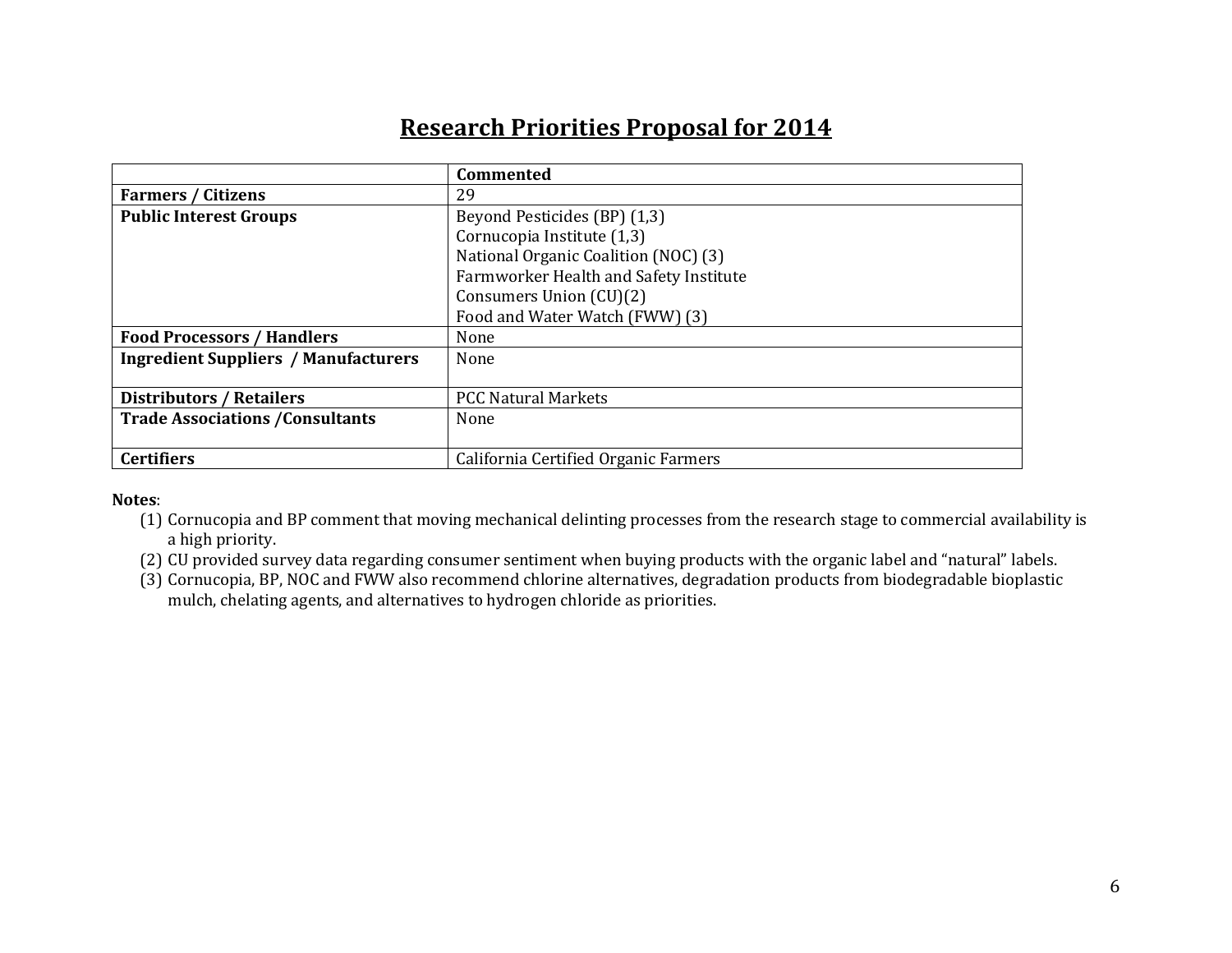# **Sulfurous Acid**

**Discussion:** Sunset Review. Comments regarding relisting on §205.601 **Petitioner:** Harmon Systems International **Purpose:** Correct alkalinity problems in soil and irrigation water

|                                   | <b>Support Relisting</b>                   | <b>Oppose Relisting</b>          |
|-----------------------------------|--------------------------------------------|----------------------------------|
| <b>Farmers / Citizens</b>         | 4 in spring, $18$ in fall $(1,2)$          | 194 in spring, 1 in fall         |
| <b>Public Interest Groups</b>     | None                                       | Cornucopia Institute (3),        |
|                                   |                                            | Beyond Pesticides (4),           |
|                                   |                                            | California Safe Schools (spring) |
| <b>Food Processors / Handlers</b> | None                                       | Organic Valley                   |
| <b>Ingredient Supplier /</b>      | Harmon Systems International (petitioner), | None                             |
| <b>Manufacturer</b>               | Wilbur-Ellis (5)                           |                                  |
| <b>Distributors / Retailers</b>   | None                                       | None                             |
| <b>Trade Associations</b>         | Organic Trade Association (OTA)            | None                             |
| <b>Certifiers</b>                 | California Certified Organic Farmer (CCOF) | None                             |

- (1) As one Southern Arizona grower points out: "The quality of our well water is poor but is the only one we have, been able to treat our well water with sulfurous acid produce by our sulfur burner allow us to lower the pH of our irrigation water to a 6- 6.5 range where all the nutrients become more accessible, creating an optimal environment for the roots to fully use the available nutrients."
- (2) Another grower said: "After spending thousands of dollars per acre on a drip irrigation system, and wireless soil moisture monitoring stations to monitor water needs live, I was surprised to even think that someone thought that that we were using a single gallon of water more than we needed. So please take that reasoning and put it where it belongs. Non-sustainable irrigation application does not exist in our operations."
- (3) The Cornucopia Institute: Sulfurous acid appears to have some usefulness in solving the widespread problems of soil and water alkalinity but fails to pass the human health and environment criterion of OFPA. It is likewise incumbent upon organic growers to attempt to prevent environmental problems rather than using synthetic materials to remediate them after the fact.
- (4) Beyond Pesticides did not feel that the Crops Subcommittee provided the proper OPFA justification for the delisting of this material. Therefore, they believe it should go back to committee.
- (5) Wilbur-Ellis agronomist states: "Amending a poor quality irrigation water is better for the overall health of the soil due to improved soil structure, improved water movement through the soil profile, improved soil oxygen exchange, improved nutrient availability, and ultimately increased sustainability."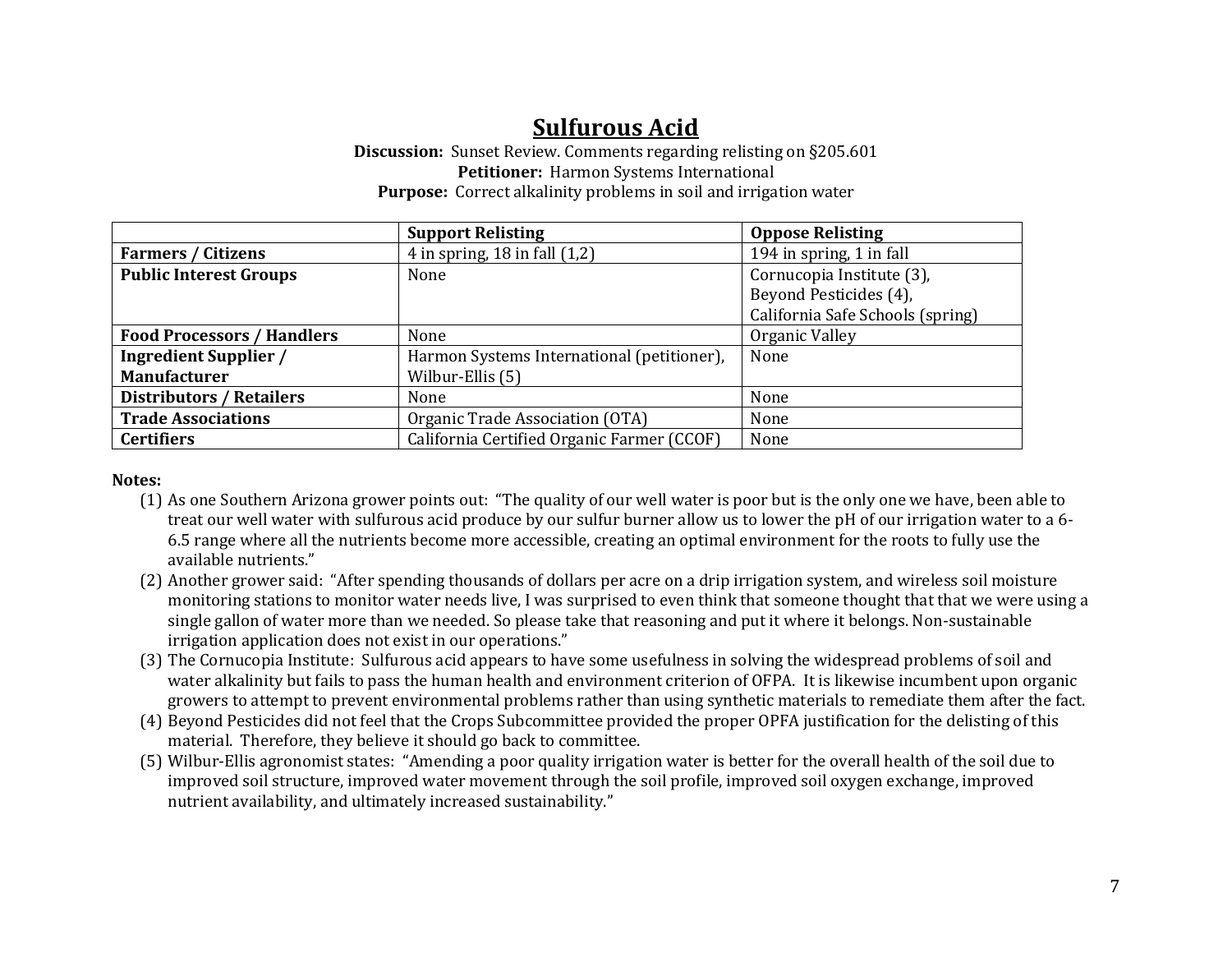## **Ferric Phosphate**

#### **Discussion:** Sunset Review. Comments regarding relisting on §205.601 **Purpose:** A slug and snail bait

|                                 | <b>Support Relisting</b>                            | <b>Oppose Relisting</b>                                | <b>Neutral</b>                                       |
|---------------------------------|-----------------------------------------------------|--------------------------------------------------------|------------------------------------------------------|
| <b>Farmers / Citizens</b>       | 2, Sunview Vineyards (SV)(1)                        | 48                                                     | None                                                 |
| <b>Public Interest Groups</b>   | None                                                | Beyond Pesticides (BP) (2)<br>Cornucopia Institute (2) | None                                                 |
| <b>Food Processors /</b>        | Neudorff USA (3)                                    | None                                                   | None                                                 |
| Handlers /                      |                                                     |                                                        |                                                      |
| <b>Manufacturers</b>            |                                                     |                                                        |                                                      |
| <b>Distributors / Retailers</b> | Organic Produce Wholesalers<br>Coalition (OPWC) (4) | None                                                   | None                                                 |
| <b>Trade Associations</b>       | None                                                | None                                                   | None                                                 |
| <b>Certifiers</b>               | California Certified Organic<br>Farmer (CCOF) (5)   | None                                                   | Organic Materials Review<br>Institute $(OMRI)$ $(6)$ |

- (1) SV states: "Vineyards bordering citrus can have severe snail outbreaks in some years. Effective snail control is necessary to prevent vine defoliation and crop contamination. No viable alternatives exist."
- (2) BP, Cornucopia ferric phosphate alone is not essential because it is not effective and ferric phosphate in combination with EDTA poses risks to soil organisms, uses highly toxic materials in manufacture, and is not compatible with organic agriculture.
- (3) Neudorff USA states: "Inert ingredients are not a key issue here, nor should they cloud the discussion of the material under consideration: ferric phosphate.
- (4) OPWC states: "Practices used to control slugs and snails include tillage, management of mulch, traps, and physical barriers but these are of limited effectiveness when weather conditions favor slugs."
- (5) CCOF states: "…no less environmentally harmful alternative exists."
- (6) OMRI has 17 products listed with ferric phosphate as the active ingredient. This is one method of measuring demand for such ingredients in the organic sector.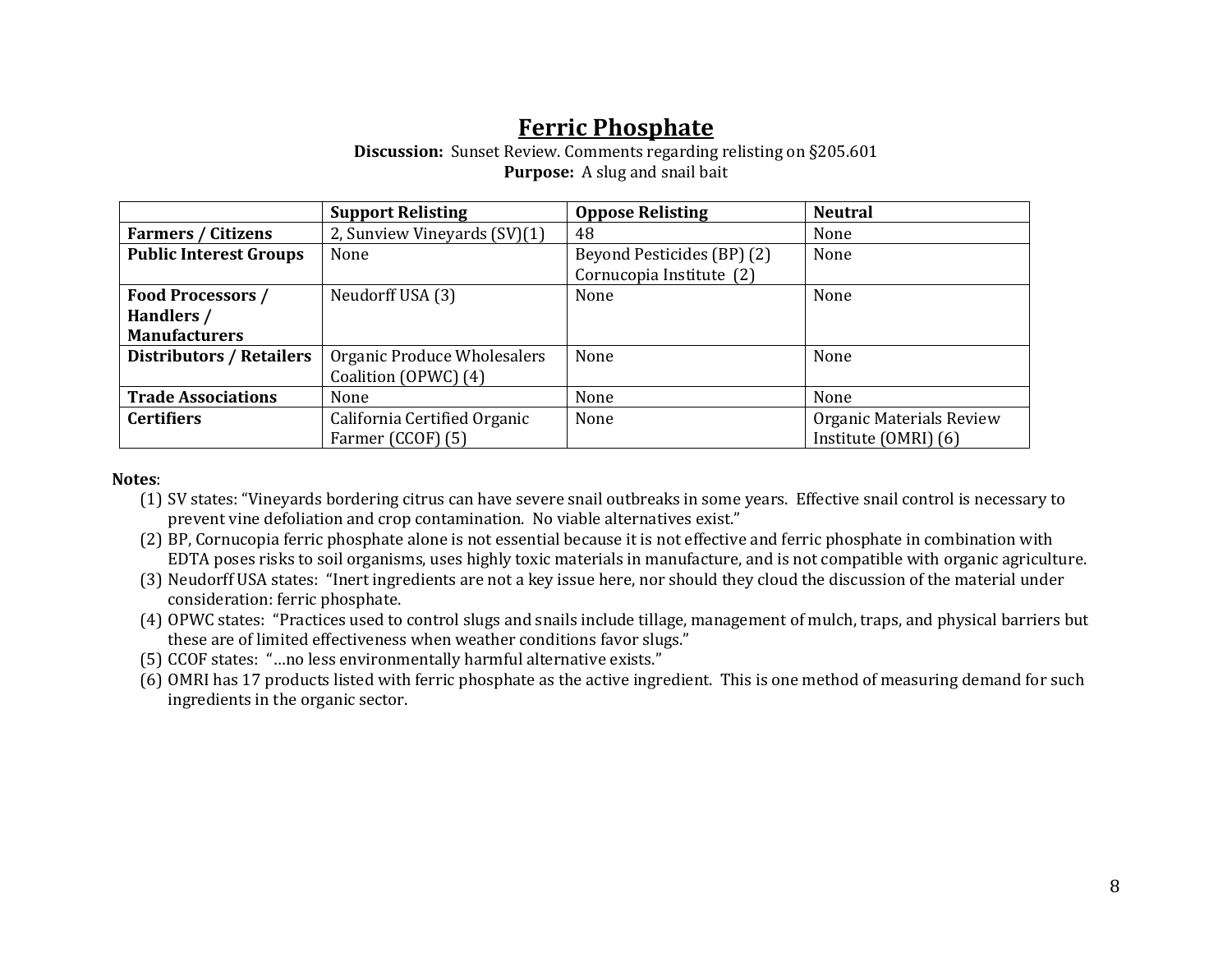# **Hydrogen Chloride**

#### **Discussion:** Sunset Review. Comments regarding relisting on §205.601 **Purpose:** Cottonseed delinting

|                                 | <b>Support Relisting</b>                              | <b>Oppose</b><br>Relisting | <b>Neutral</b>           |
|---------------------------------|-------------------------------------------------------|----------------------------|--------------------------|
| <b>Farmers / Citizens</b>       | 2                                                     | 55                         | None                     |
|                                 | Leslie McKinnon, Organic Certification Consulting (1) |                            |                          |
| <b>Public Interest Groups</b>   | Beyond Pesticides (BP) (2)                            |                            | Cornucopia Institute (3) |
| <b>Food Processors /</b>        | None                                                  | None                       | None                     |
| Handlers /                      |                                                       |                            |                          |
| <b>Manufacturers</b>            |                                                       |                            |                          |
| <b>Distributors / Retailers</b> | <b>Texas Organic Cotton Marketing Cooperative</b>     | None                       | None                     |
|                                 | $(TOCMC)$ (4)                                         |                            |                          |
| <b>Trade Associations</b>       | None                                                  | None                       | None                     |
| <b>Certifiers</b>               | None                                                  | None                       | None                     |
|                                 |                                                       |                            |                          |

- (1) Leslie McKinnon, Organic Certification Consulting: "Since organic cotton growers are a very small segment of the seed processors customer base, it is difficult for individual organic producers to persuade a supplier to retool their processing facility for the benefit of organic farms."
- (2) Beyond Pesticides states: "In view of the extreme hazard posed by gaseous hydrogen chloride, we ask the NOSB to put its voice behind support for research and development of alternative methods of delinting cotton seed in preparation for planting."
- (3) Cornucopia states: "The TR is deficient in its discussion of alternatives. USDA/ARS Researcher Greg Holt should be consulted to determine what is needed to bring mechanical delinting from the research stages into commercial production."
- (4) TOCMC states: "Dr. Holt said that he feels good about the progress being made, but…they are still working on finding the best abrasive materials and configuration."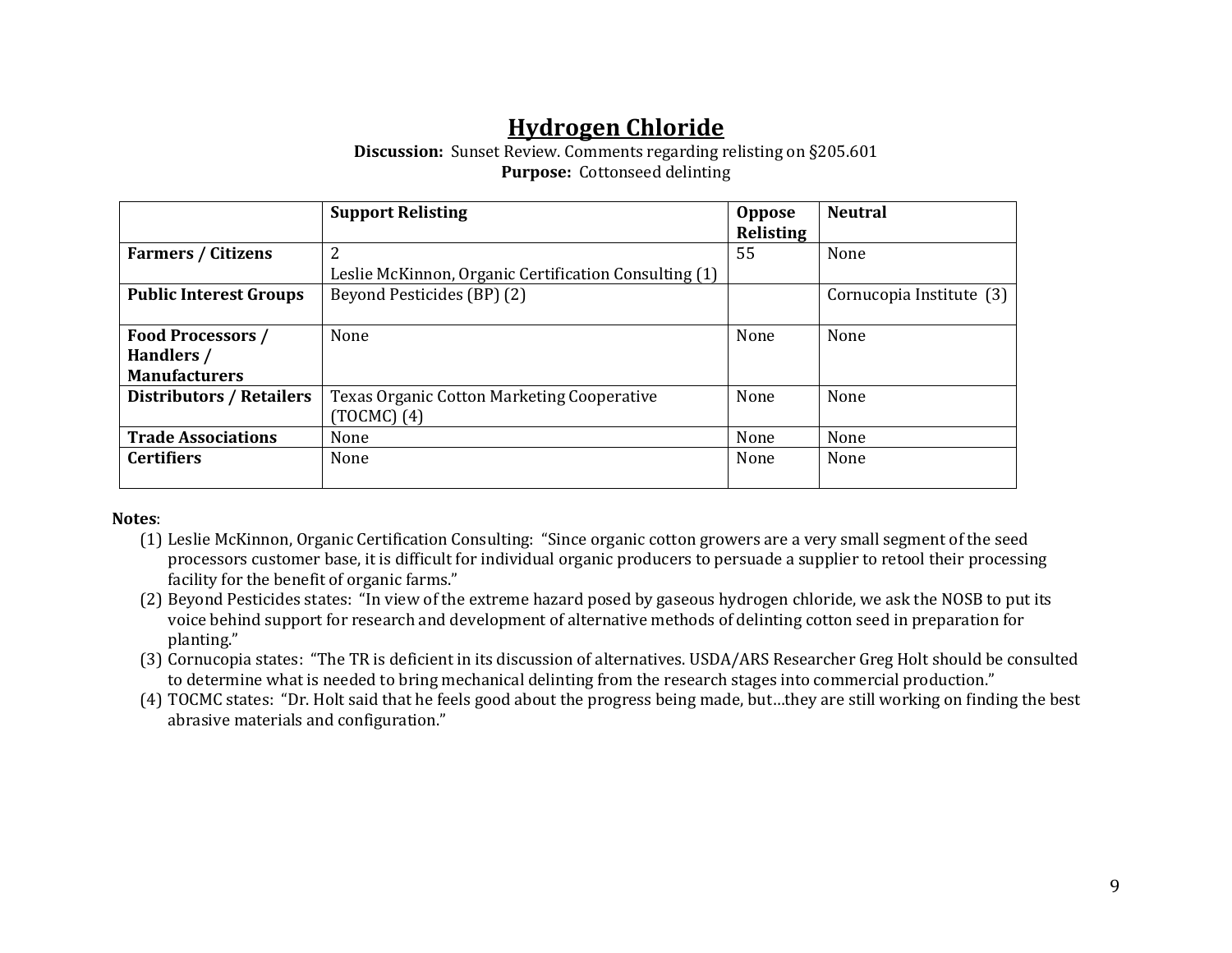# **Sodium Carbonate Peroxyhydrate**

**Discussion:** Sunset Review. Comments regarding relisting on §205.601 **Purpose:** As an algaecide, disinfectant, and sanitizer including irrigation system cleaning

|                               | <b>Support Relisting</b>     | <b>Oppose Relisting</b>               | <b>Neutral / Seeks</b> |
|-------------------------------|------------------------------|---------------------------------------|------------------------|
|                               |                              |                                       | <b>Clarification</b>   |
| <b>Farmers / Citizens</b>     | None                         | 194 (last spring)                     | None                   |
| <b>Public Interest Groups</b> | None                         | Beyond Pesticides (BP)(2)             | None                   |
|                               |                              | Cornucopia Institute (3)              |                        |
|                               |                              | California Safe Schools (last spring) |                        |
| Food Processors /             | BioSafe Systems (1)          | None                                  | None                   |
| Handlers /                    |                              |                                       |                        |
| <b>Manufacturers</b>          |                              |                                       |                        |
| Distributors /                | None                         | None                                  | None                   |
| <b>Retailers</b>              |                              |                                       |                        |
| <b>Trade Associations</b>     | None                         | None                                  | None                   |
| <b>Certifiers</b>             | California Certified Organic | None                                  | Organic Materials      |
|                               | Farmers (CCOF)               |                                       | Research Institute     |
|                               |                              |                                       | (OMRI)                 |

- (1) BSS states: "CA Rice Commission has approved of the use of sodium carbonate peroxyhydrate in CA Rice and recognizes the need for an alternative to copper based chemistries due to concerns about the continued build-up of elemental copper in the Sacramento and San Francisco water sheds."
- (2) BP states: "It has been found by the NOSB in its 2007 recommendation not to meet the OFPA criteria of essentiality, compatibility with organic production, and no impacts on human health and the environment."
- (3) Cornucopia states: "Long-term use effects on soil and water pH could be problematic."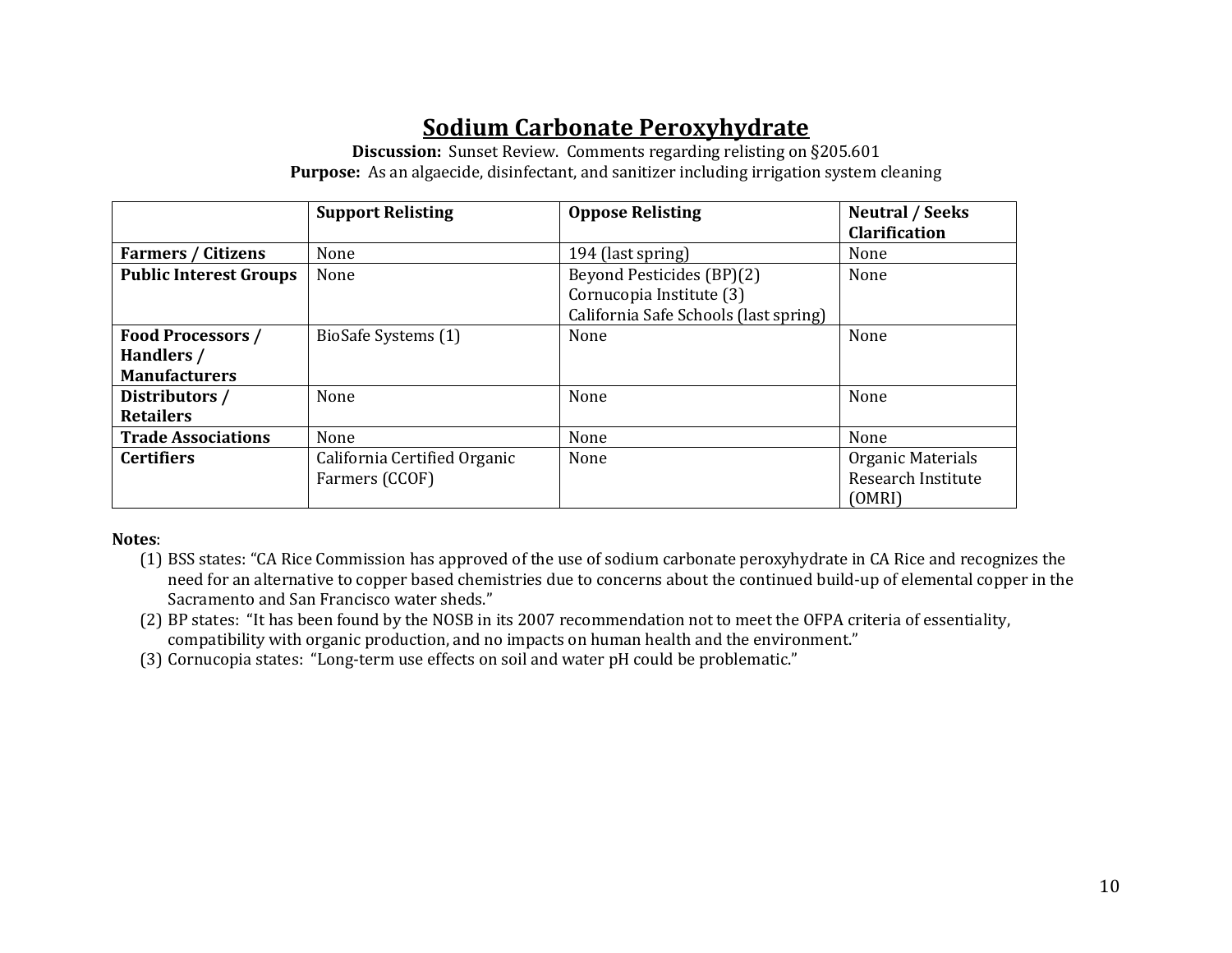## **Aqueous Potassium Silicate**

**Discussion:** Sunset Review. Comments regarding relisting on §205.601 **Purpose:** As an insecticide

|                               | <b>Support Relisting</b>     | <b>Oppose Relisting</b>       | <b>Neutral / Seeks Clarification</b> |
|-------------------------------|------------------------------|-------------------------------|--------------------------------------|
| <b>Farmers / Citizens</b>     | None $(1)$                   | $6$ ; 196 (last spring)       | None                                 |
| <b>Public Interest Groups</b> | None                         | Beyond Pesticides (BP)(2)     | None                                 |
|                               |                              | Cornucopia Institute (3)      |                                      |
|                               |                              | California Safe Schools (last |                                      |
|                               |                              | spring)                       |                                      |
| <b>Food Processors /</b>      | BioSafe Systems (1)          | None                          | None                                 |
| Handlers /                    |                              |                               |                                      |
| <b>Manufacturers</b>          |                              |                               |                                      |
| Distributors /                | None                         | None                          | None                                 |
| <b>Retailers</b>              |                              |                               |                                      |
| <b>Trade Associations</b>     | None                         | None                          | None                                 |
| <b>Certifiers</b>             | California Certified Organic | None                          | Organic Materials Research           |
|                               | Farmers (CCOF)               |                               | Institute (OMRI)                     |

- (1) A citizen submitted three peer-review studies demonstrating APS's effectiveness for reducing powdery mildew on grapes, cucumbers, melons, and squash, and bract necrosis on poinsettia. She also commented that the alternative non-synthetic fungicide, sulfur, is more toxic to humans and the environment than aqueous potassium silicate. She also commented on a mistake in the TR.
- (2) BP states: "It has been found by the NOSB not to meet the OFPA criteria of essentiality and compatibility with organic production."
- (3) Cornucopia states: "Natural sources of silica amendments are commercially available to U.S. farmers."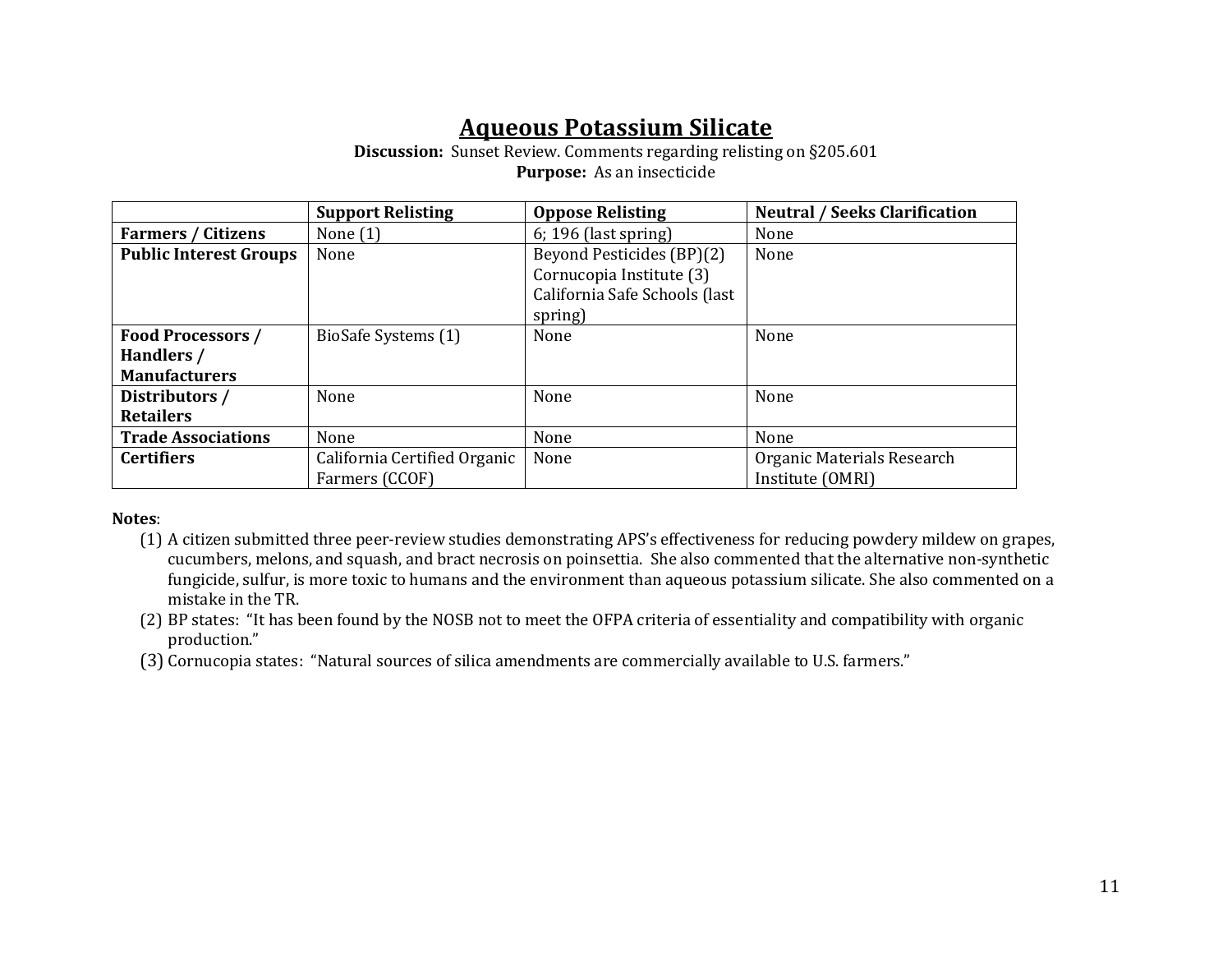# **HANDLING SUBCOMMITTEE**

### **Glycerin**

**Motion:** To remove glycerin from the National List §205.605 and motion to list glycerin at §205.606 instead (only produced by microbial fermentation)

**Petitioned by:** Draco Natural Products Inc. (delisting at §205.605), Handling Subcommittee (listing at §205.606 & classification motions) **Purpose:** Flavor carrier

|                                      | <b>Support Removal</b> | <b>Oppose Removal</b>  | <b>Neutral / Seeks Clarification</b>  |
|--------------------------------------|------------------------|------------------------|---------------------------------------|
| <b>Farmers / Citizens</b>            | 6 in Spring, 1 in Fall |                        |                                       |
| <b>Public Interest Groups</b>        | Cornucopia Institute   | None                   | National Organic Coalition (table     |
|                                      | Beyond Pesticides (1), |                        | motion), Food and Water Watch (table  |
|                                      | <b>Consumers Union</b> |                        | motion)                               |
|                                      | (Spring)               |                        |                                       |
| <b>Food Processors / Handlers</b>    | None                   | None                   | None                                  |
| <b>Ingredient Suppliers /</b>        | 3                      | 3 in Spring, 4 in Fall | None                                  |
| <b>Material Manufacturers</b>        |                        | (2)                    |                                       |
| <b>Distributors / Retailers</b>      | None                   | None                   | None                                  |
| <b>Trade Associations /</b>          | Organic Trade          | Flavor & Extract       | None                                  |
| <b>Industry Consultants</b>          | Association (OTA) (3)  | Manufacturers          |                                       |
|                                      |                        | Association of the US  |                                       |
| <b>Certifiers / Materials Review</b> | Oregon Tilth (Spring)  | QAI (Spring)           | Pennsylvania Certified Organic (PCO), |
| <b>Organizations</b>                 |                        |                        | California Certified Organic Farmers  |
|                                      |                        |                        | (CCOF)                                |
|                                      |                        |                        | Organic Material Review Institute     |
|                                      |                        |                        | (OMRI)                                |

- (1) Beyond Pesticides realizes the complexity of this substance. They state: "We suggest separate listings for glycerin made by hydrolysis of fats and oil and glycerin made by fermentation. We do not support the classification of glycerin made by hydrolysis of fats and oils as agricultural and therefore oppose its listing on §205.606."
- (2) All oppose removal due to lack of commercial availability. As one commenter points out, "The market for US refined glycerin exceeds 600 million pounds. The petitioner (Draco Natural Products Inc) is only able to produce around 264,000 – 396,000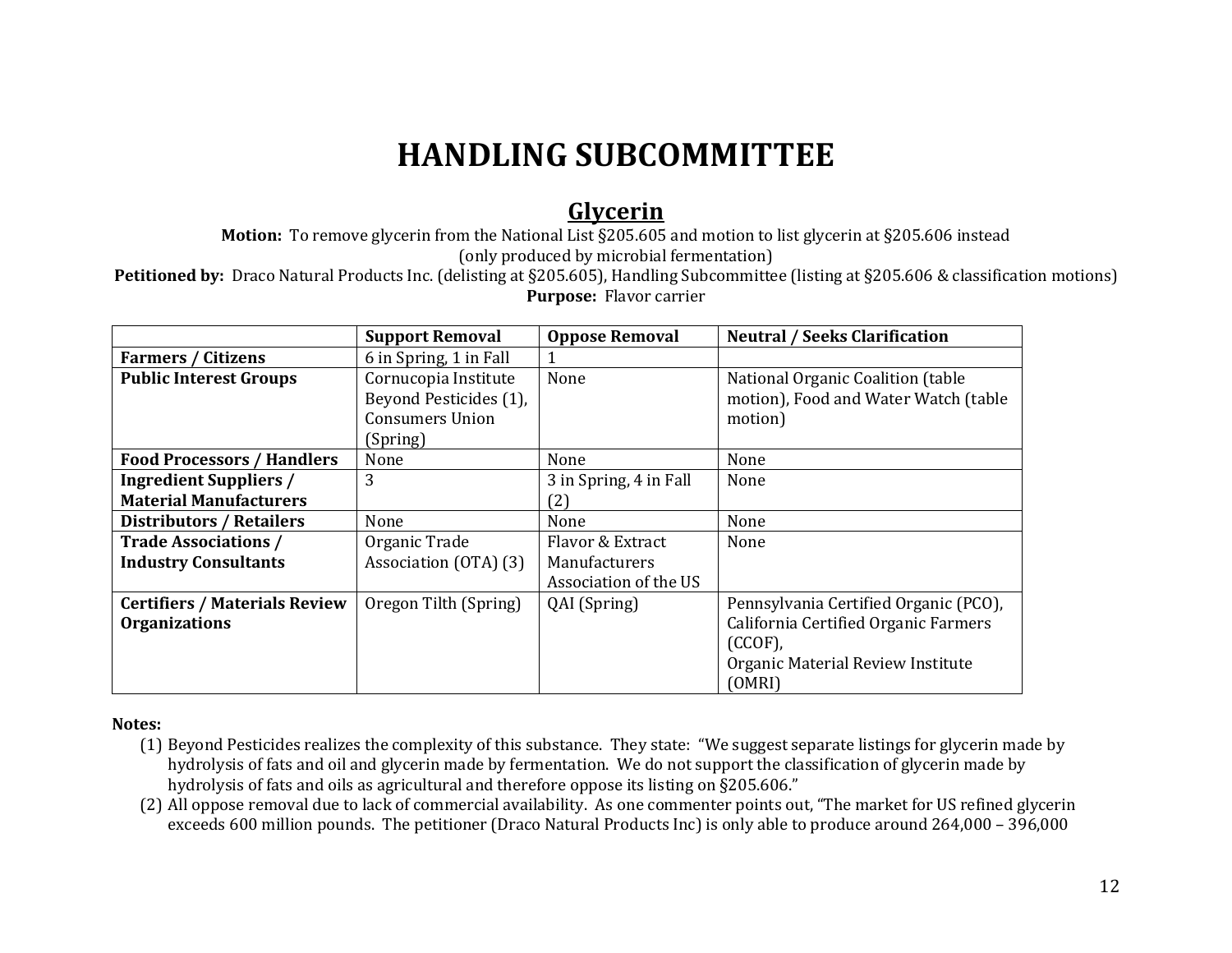pounds annually." That is less than 1% of the projected demand.

(3) OTA supports the removal of glycerin from the National List at §205.605 and instead listing glycerin on §205.606, classifying them as "agricultural". The specific wording they seek is: Motion to classify glycerin as agricultural when produced by microbial fermentation derived from agricultural source material and processed using biological or mechanical/physical methods described under §205.270(a).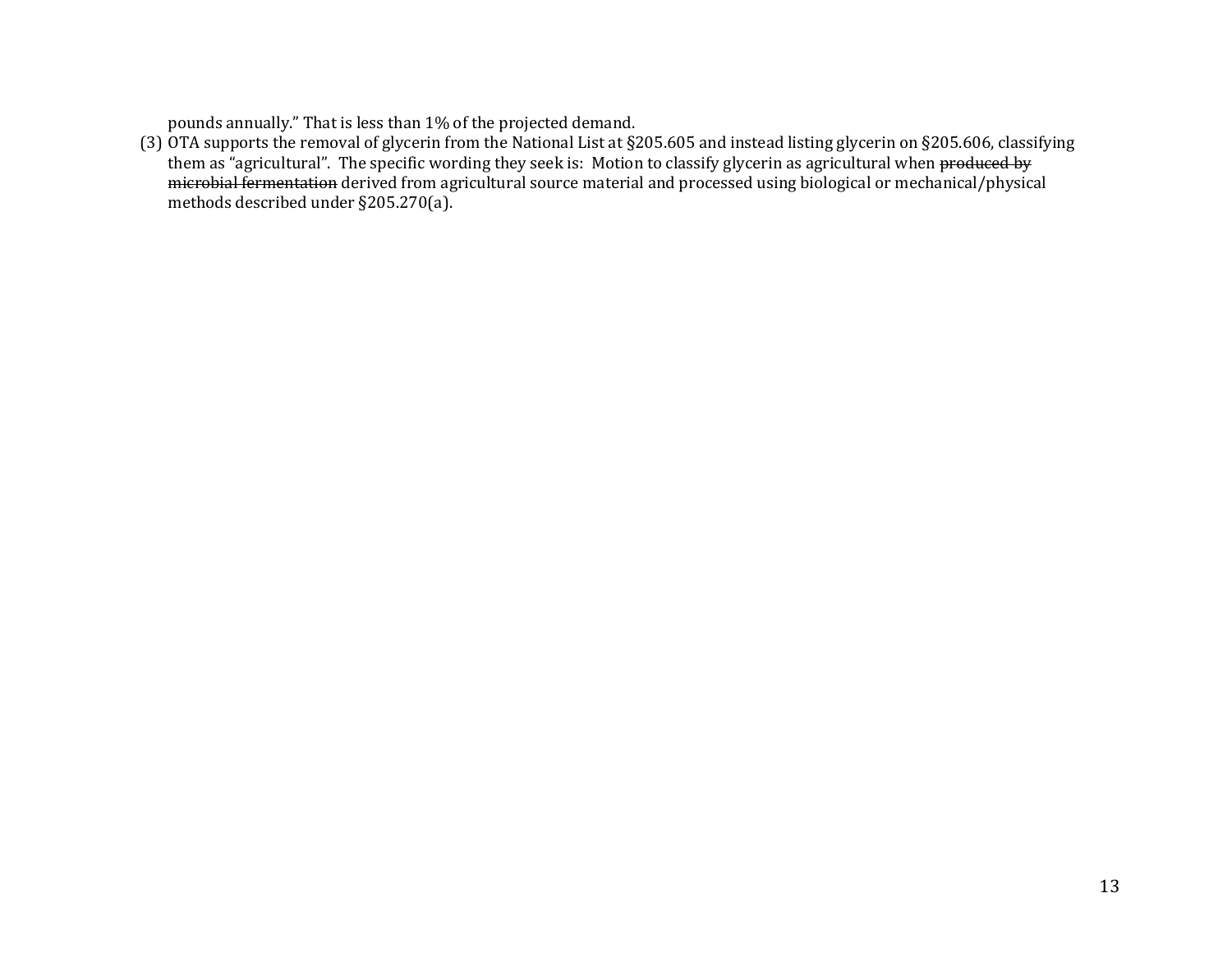# **Whole Algal Flour**

#### **Motion:** To add whole algal flour to the National List §205.606 **Petitioned by:** Solazyme **Purpose:** Fat replacement ingredient

|                                      | <b>Support</b> | <b>Oppose</b>               |
|--------------------------------------|----------------|-----------------------------|
| <b>Farmers / Citizens</b>            | None           |                             |
| <b>Public Interest Groups</b>        | None           | Cornucopia Institute,       |
|                                      |                | Beyond Pesticides,          |
|                                      |                | Consumers Union.            |
|                                      |                | National Organic Coalition, |
|                                      |                | Food and Water Watch        |
| <b>Food Processors / Handlers</b>    | None           | None                        |
| <b>Ingredient Suppliers /</b>        | 6 (including)  | None                        |
| <b>Material Manufacturers</b>        | petitioner)    |                             |
| <b>Distributors / Retailers</b>      | None           | None                        |
| <b>Trade Associations / Industry</b> | None           | None                        |
| <b>Consultants</b>                   |                |                             |
| <b>Certifiers</b>                    | None           | None                        |

#### **Notes:**

(1) All organizations question the essentiality of this ingredient and cannot properly review a substance where the manufacturing process is unknown due to CBI.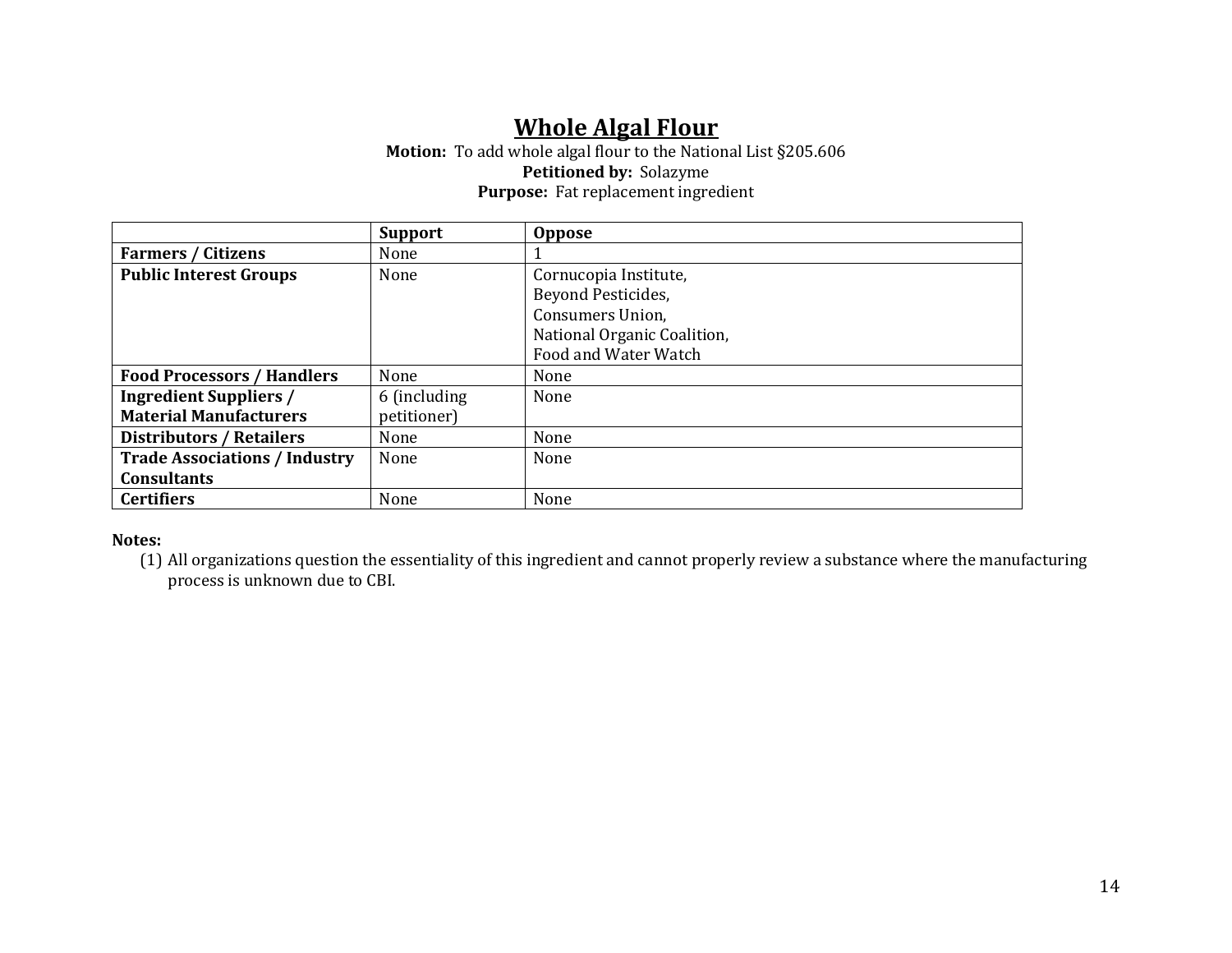# **Sunset–Gellan Gum**

**Discussion:** Sunset Review. Comments regarding relisting of High-Acyl Gellan Gum on §205.605(a). Handling Subcommittee voted against removal of this material (6-0). **Petitioned by**: CP Kelco **Purpose:** Thickening/gelling agent

|                                           | <b>Support Relisting</b>                     | <b>Oppose Relisting</b>     |
|-------------------------------------------|----------------------------------------------|-----------------------------|
| <b>Farmers / Citizens</b>                 |                                              | 6 in Spring, 3 in Fall      |
| <b>Public Interest Groups</b>             | None                                         | Cornucopia Institute,       |
|                                           |                                              | Beyond Pesticides,          |
|                                           |                                              | <b>Consumers Union,</b>     |
|                                           |                                              | National Organic Coalition, |
|                                           |                                              | Food and Water Watch        |
| <b>Food Processors / Handlers</b>         | Hain Celestial,                              | None                        |
|                                           | Stonyfield (1),                              |                             |
|                                           | Organic Valley,                              |                             |
|                                           | WhiteWave                                    |                             |
| <b>Ingredient Suppliers / Material</b>    | CP Kelco (petitioner)                        | None                        |
| <b>Manufacturers</b>                      |                                              |                             |
| <b>Distributors / Retailers</b>           | None                                         | PCC Markets (3)             |
| <b>Trade Assns / Industry Consultants</b> | Juice Products Association (Spring),         | None                        |
|                                           | Association for Dressings & Sauces (Spring), |                             |
|                                           | Organic Trade Association (OTA),             |                             |
|                                           | <b>International Food Additives Council</b>  |                             |
| <b>Certifiers</b>                         | QAI (Spring)                                 | None                        |

- (1) Stonyfield, along with Organic Valley companies, both point out that they are replacing carrageenan with gellan gum. If gellan gum is removed from the National List they may be forced to go back to carrageenan.
- (2) NOC states they oppose re-listing of gellan gum until questions regarding genetic modifications of the microorganisms, artificial processing aids and ancillary substances have been adequately addressed. This information was redacted as confidential business information in the original petition, requested in previous comments, and has not been supplied since.
- (3) PCC Markets points out that gellan gum was approved to improve texture but that is not a permissible reason to approve a non-organic food substance. See §205.600 evaluation criteria b(4): **The substance's primary use is not as a preservative or to recreate or improve flavors, colors, textures, or nutritive value lost during processing**, except where the replacement of nutrients is required by law.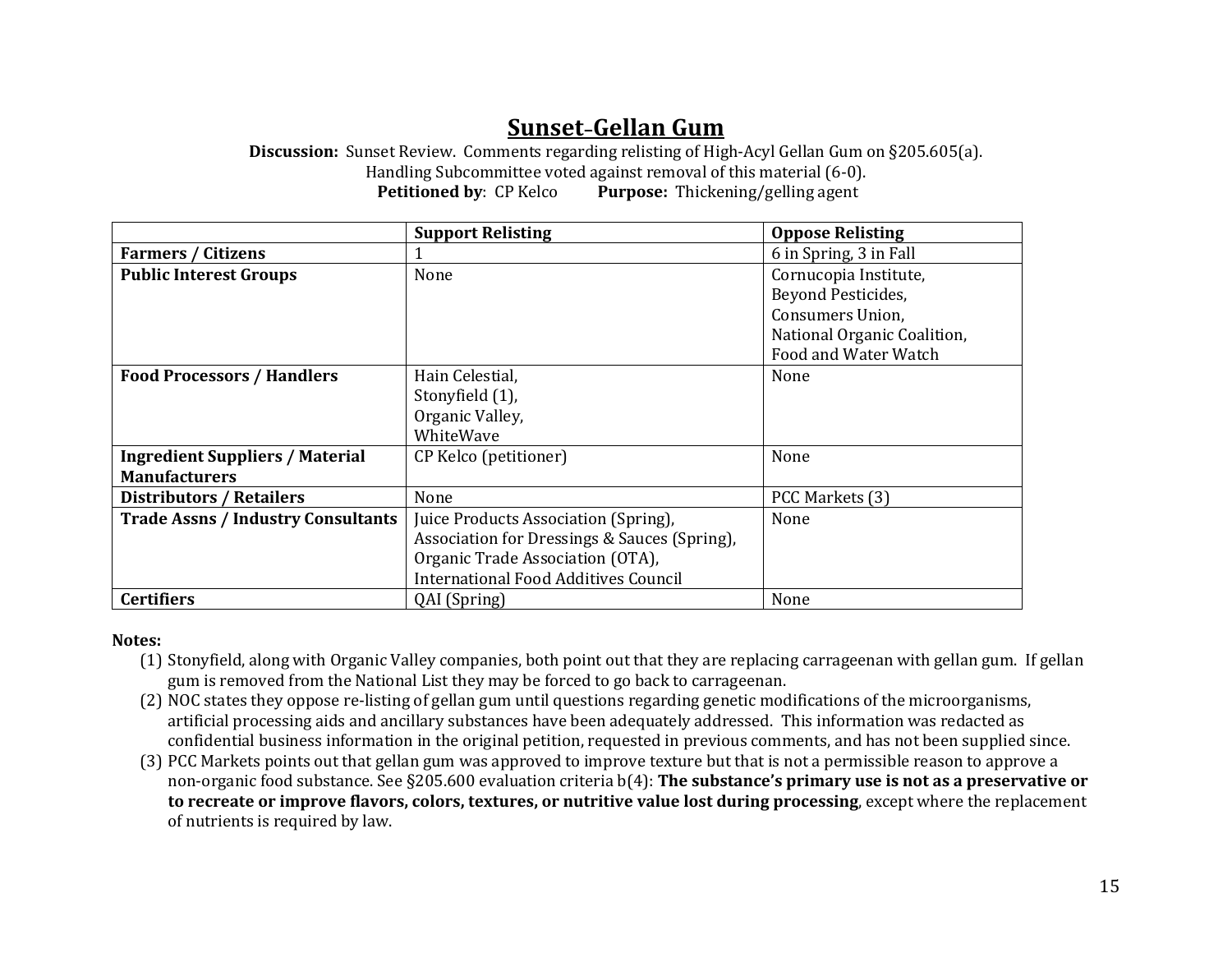## **Sunset–Tragacanth Gum**

**Discussion:** Sunset Review. Comments regarding relisting of Tragacanth Gum on §205.606. Handling Subcommittee voted against removal of this material (6-0). **Petitioned by:** Wizard's Cauldron **Purpose:** Thickening/gelling agent

|                                        | <b>Support Relisting</b>         | <b>Oppose Relisting</b>                            |
|----------------------------------------|----------------------------------|----------------------------------------------------|
| <b>Farmers / Citizens</b>              | None                             | 4 in Spring, 2 in Fall                             |
| <b>Public Interest Groups</b>          | None                             | Cornucopia Institute,                              |
|                                        |                                  | Beyond Pesticides,                                 |
|                                        |                                  | Consumers Union,                                   |
|                                        |                                  | Center for Science in the Public Interest (Spring) |
| <b>Food Processors / Handlers</b>      | None                             | None                                               |
| <b>Ingredient Suppliers / Material</b> | None                             | None                                               |
| <b>Manufacturers</b>                   |                                  |                                                    |
| <b>Distributors / Retailers</b>        | None                             | None                                               |
| <b>Trade Associations / Industry</b>   | <b>Association for Dressings</b> | None                                               |
| <b>Consultants</b>                     | & Sauces (Spring)                |                                                    |
| <b>Certifiers</b>                      | None                             | None                                               |

#### **Notes:**

(1) Beyond Pesticides writes: "The Center for Science in the Public Interest lists tragacanth gum as a food additive that certain people should avoid because it has caused occasional severe allergic reactions."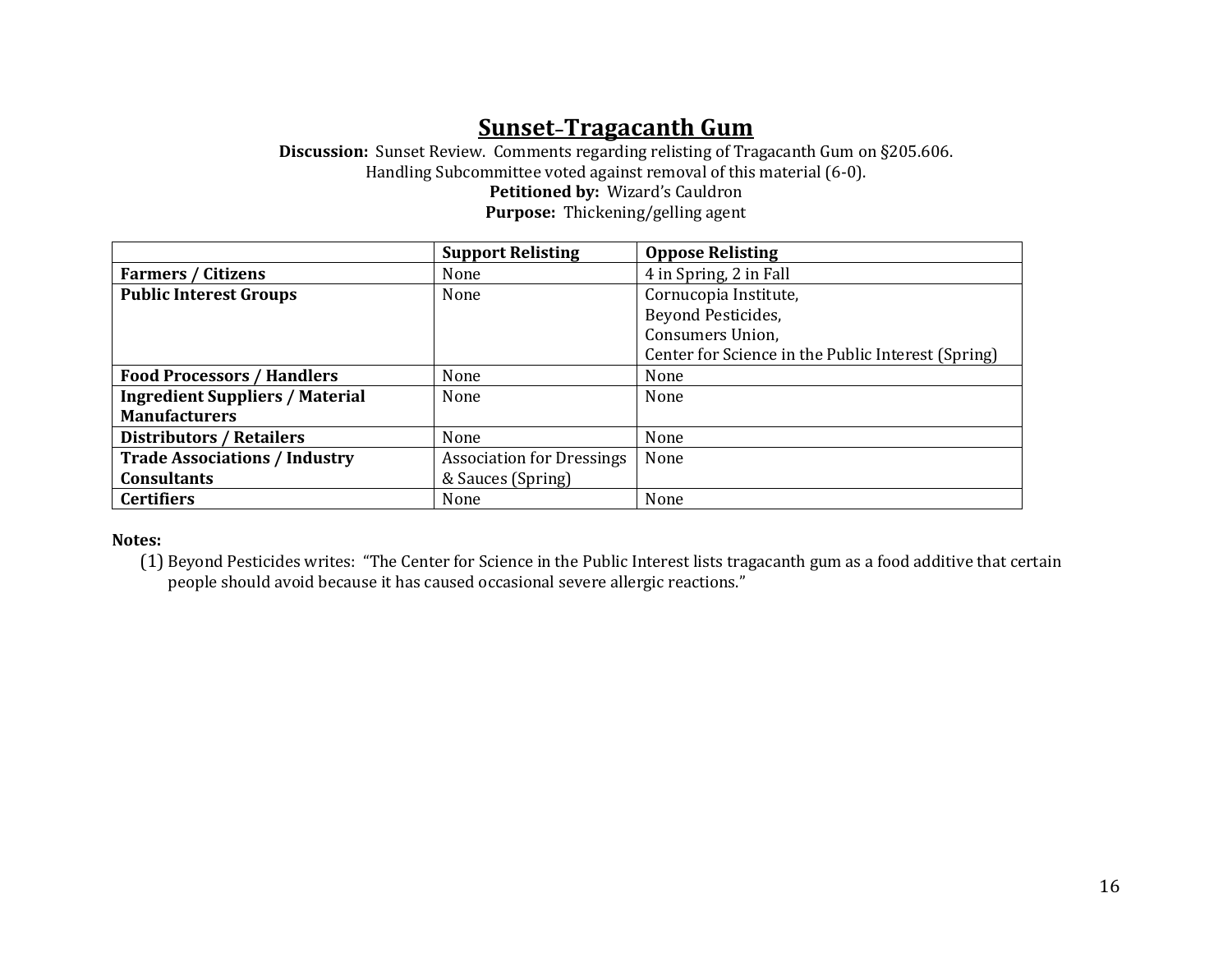# **Marsala/Sherry**

**Discussion:** Sunset Review. Comments regarding relisting Marsala and Sherry on §205.606. Handling Subcommittee voted (6-0) to remove these materials. **Petitioned by:** Fairfield Farm Kitchens **Purpose:** Fortified cooking wines

|                                        | <b>Support Relisting</b> | <b>Oppose Relisting</b>          |
|----------------------------------------|--------------------------|----------------------------------|
| <b>Farmers / Citizens</b>              | None                     | 5 in Spring, 2 in Fall           |
| <b>Public Interest Groups</b>          | None                     | Cornucopia Institute,            |
|                                        |                          | Beyond Pesticides,               |
|                                        |                          | <b>Consumers Union,</b>          |
|                                        |                          | California Safe Schools (Spring) |
| <b>Food Processors / Handlers</b>      | None                     | None                             |
| <b>Ingredient Suppliers / Material</b> | None                     | None                             |
| <b>Manufacturers</b>                   |                          |                                  |
| <b>Distributors / Retailers</b>        | None                     | None                             |
| <b>Trade Associations / Industry</b>   | None                     | None                             |
| <b>Consultants</b>                     |                          |                                  |
| <b>Certifiers</b>                      | None                     | None                             |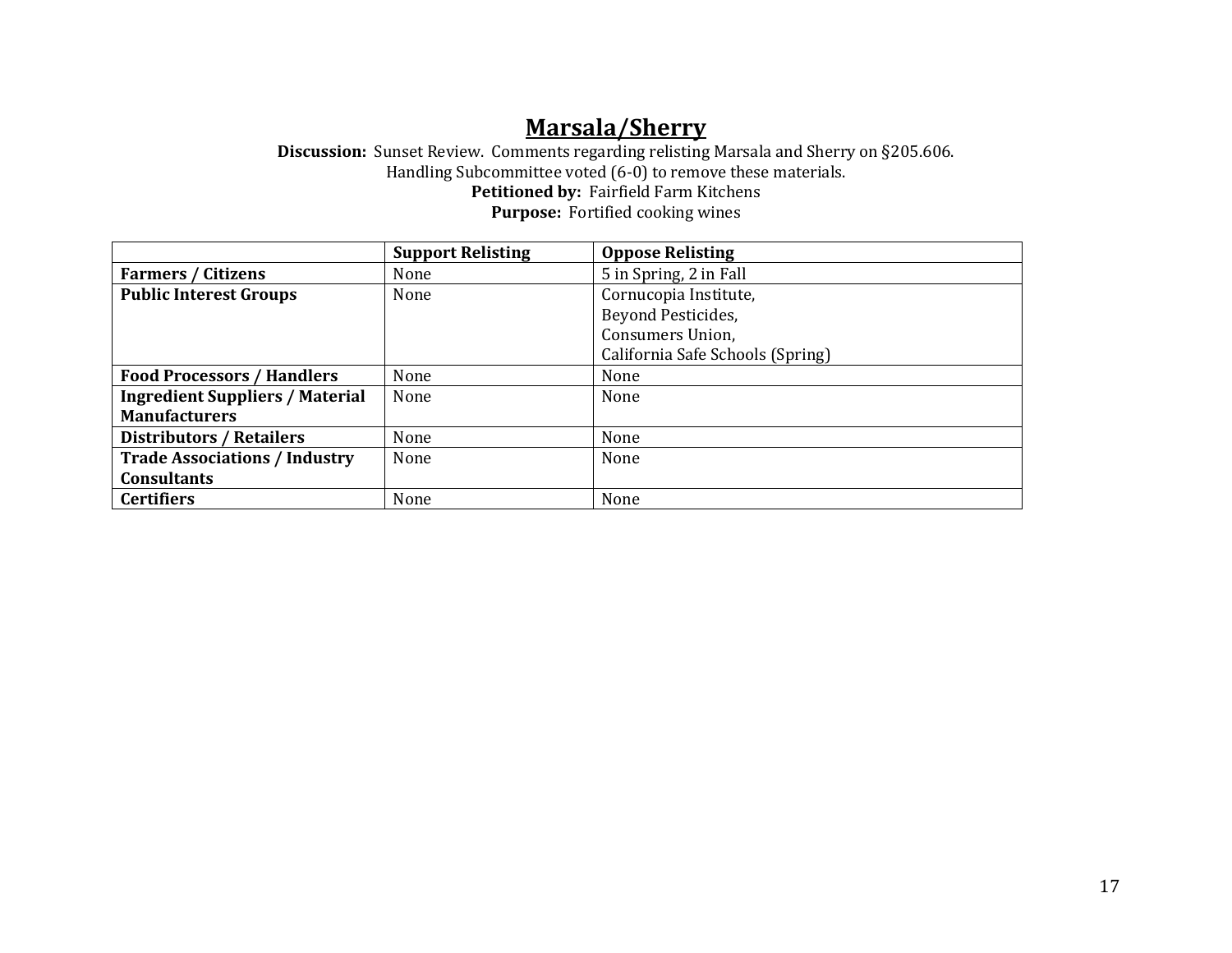### **Egg White Lysozyme**

**Discussion:** Sunset Review. Comments regarding relisting egg white lysozyme on the National List §205.605 **Petitioned by:** Enzyme Technical Association **Purpose:** Processing aid/preservative

|                                      | <b>Support</b>       | <b>Oppose</b>            | <b>Neutral / Request More Info</b> |
|--------------------------------------|----------------------|--------------------------|------------------------------------|
| <b>Farmers / Citizens</b>            | None                 |                          |                                    |
| <b>Public Interest Groups</b>        | None                 | Cornucopia               | National Organic Coalition,        |
|                                      |                      | Institute,               | Consumers Union (1)                |
|                                      |                      | <b>Beyond Pesticides</b> |                                    |
| <b>Food Processors / Handlers</b>    | None                 | None                     | None                               |
| <b>Ingredient Suppliers /</b>        | None                 | None                     | None                               |
| <b>Material Manufacturers</b>        |                      |                          |                                    |
| <b>Distributors / Retailers</b>      | None                 | None                     | None                               |
| <b>Trade Associations / Industry</b> | None                 | None                     | None                               |
| <b>Consultants</b>                   |                      |                          |                                    |
| <b>Certifiers</b>                    | California Certified | None                     | None                               |
|                                      | Organic Farmers      |                          |                                    |
|                                      | $(CCOF)$ (2)         |                          |                                    |

- (1) Both the National Organic Coalition and the Consumers Union are neutral on this material but seek more information in order to properly evaluate the relisting of this material. Questions such as inert ingredients, use of conventional eggs, and lack of a TR on this material specifically remain. The Cornucopia Institute and Beyond Pesticides also have numerous questions that should be answered before the next meeting in order to properly evaluate this substance.
- (2) California Certified Organic Farmers supports the relisting of this material because 12 of their clients use it and they deem it essential to grow the organic industry.
- (3) Note: Not a single company that uses this substance wrote in support of it.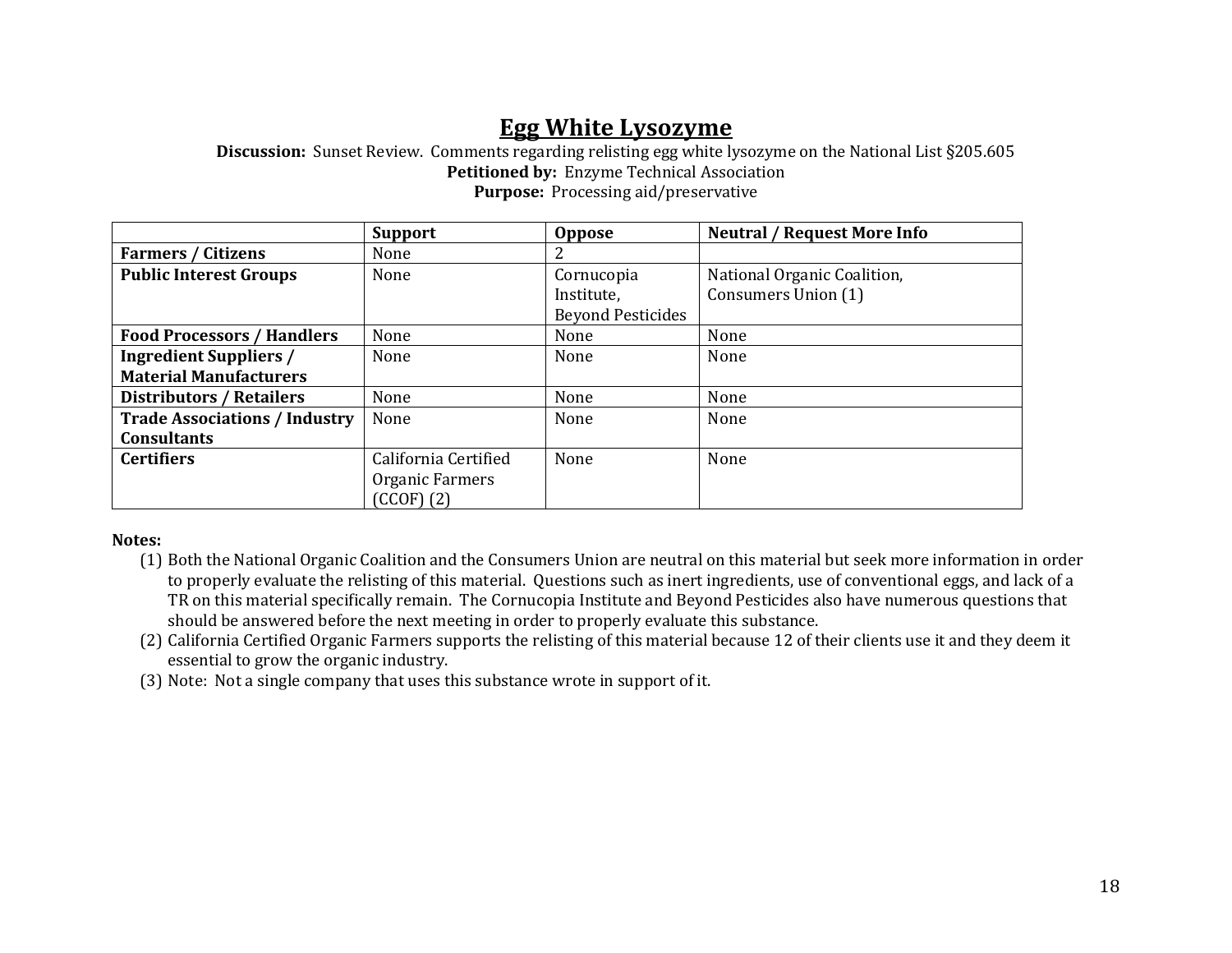# **L-Malic Acid**

**Discussion:** Sunset Review. Comments regarding relisting L-Malic Acid on the National List §205.605 **Petitioned by:** Honest Tea **Purpose:** pH adjuster

|                                        | <b>Support</b>         | <b>Oppose</b>                  |
|----------------------------------------|------------------------|--------------------------------|
| <b>Farmers / Citizens</b>              | None                   |                                |
| <b>Public Interest Groups</b>          | None                   | Cornucopia Institute,          |
|                                        |                        | Beyond Pesticides,             |
|                                        |                        | Consumers Union,               |
|                                        |                        | National Organic Coalition (1) |
| <b>Food Processors / Handlers</b>      | None                   | None                           |
| <b>Ingredient Suppliers / Material</b> | None                   | None                           |
| <b>Manufacturers</b>                   |                        |                                |
| <b>Distributors / Retailers</b>        | None                   | None                           |
| <b>Trade Associations / Industry</b>   | None                   | None                           |
| <b>Consultants</b>                     |                        |                                |
| <b>Certifiers</b>                      | California Certified   | None                           |
|                                        | Organic Farmers (CCOF) |                                |

#### **Notes:**

(1) All organizations reiterate the need for a Technical Review of this substance. There is only a 2003 TAP report for DL-Malic acid, a different synthetic material.

(2) CCOF was the only entity that wrote in support of L-Malic acid. Not a single beverage company that uses this substance wrote in support. CCOF supports it because 7 of their clients utilize it and they deem it essential to grow the organic industry.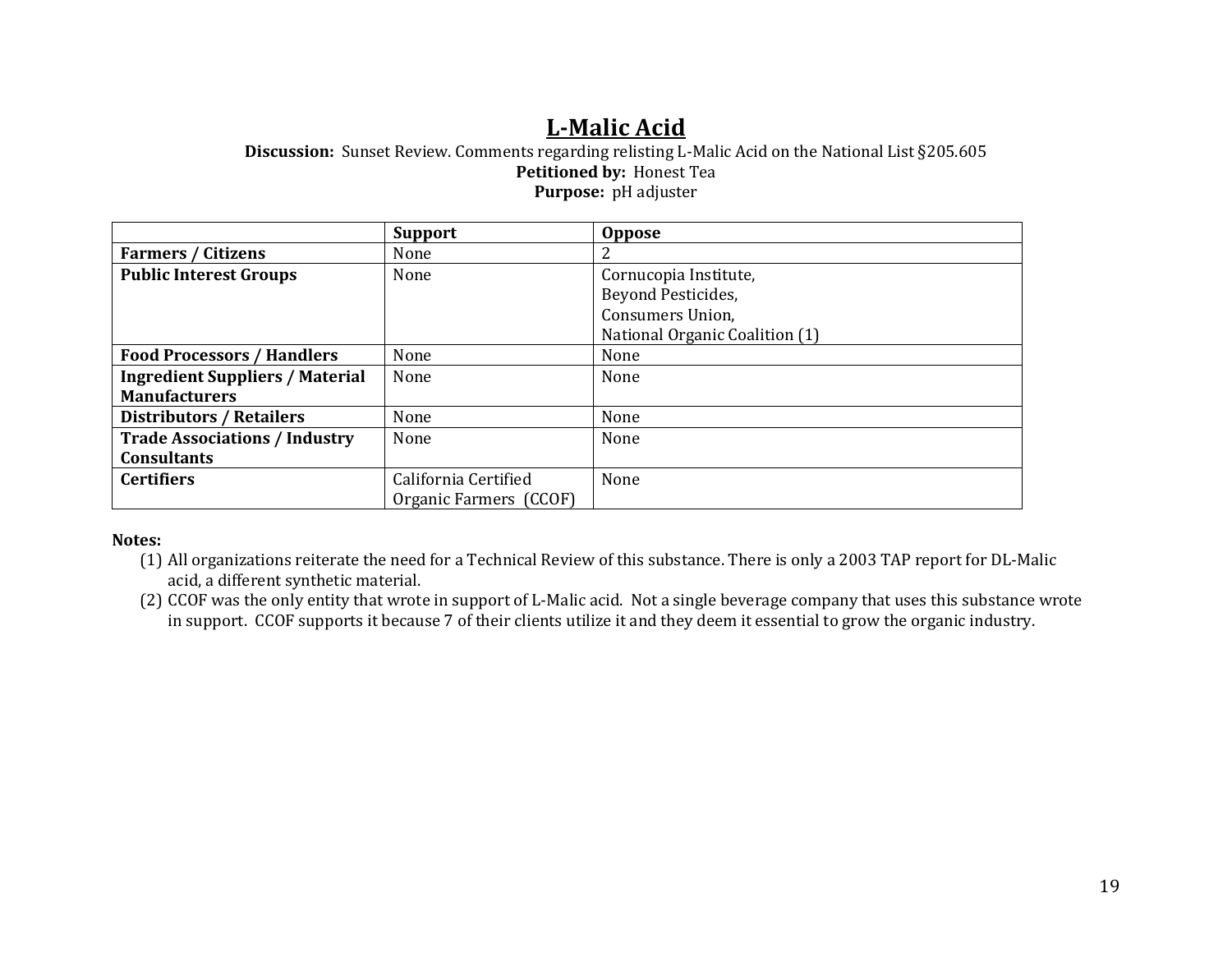### **Microorganisms**

**Discussion:** Sunset Review. Comments regarding relisting microorganisms on the National List §205.605 Petitioned by: Kikkoman Corporation **Purpose:** Processing aid, fermentation aid

|                                 | <b>Support</b>            | <b>Oppose</b>             | <b>Neutral / Request More Info</b> |
|---------------------------------|---------------------------|---------------------------|------------------------------------|
| <b>Farmers / Citizens</b>       | None                      |                           | None                               |
| <b>Public Interest Groups</b>   | None                      | Cornucopia Institute (2), | National Organic Coalition (1),    |
|                                 |                           | <b>Beyond Pesticides</b>  | <b>Consumers Union</b>             |
| Food Processors /               | Hain Celestial            | None                      | None                               |
| <b>Handlers</b>                 |                           |                           |                                    |
| <b>Ingredient Suppliers /</b>   | None                      | None                      | None                               |
| <b>Material Manufacturers</b>   |                           |                           |                                    |
| <b>Distributors / Retailers</b> | None                      | None                      | None                               |
| <b>Trade Associations /</b>     | <b>International Food</b> | None                      | None                               |
| <b>Industry Consultants</b>     | <b>Additives Council</b>  |                           |                                    |
| <b>Certifiers/Materials</b>     | California Certified      | None                      | Organic Materials Review Institute |
| <b>Review Organizations</b>     | Organic Farmers (CCOF)    |                           |                                    |
|                                 | (2)                       |                           |                                    |

- (1) NOC states: The definition of microorganisms should include their function in food. As stated above, there are at least three fundamentally different uses of microbes in food. The first, use of living microbes as starter cultures, is a traditional use that should be allowed. The second, use of living microbes as probiotics only, and the third, use of killed microorganisms as a food source, may be allowed on a case-by-case basis, following NOSB review. Consumers Union would also like to see a more narrow definition of microorganisms.
- (2) The Cornucopia Institute has concerns about bacteriophages, which are used as a post-harvest biocontrol agent. They may have deleterious health effects that were not discussed at all in the technical report. These microorganisms should be removed from the current listing since their use is different than other microorganisms.
- (3) CCOF urges NOSB to allow the ancillary substances listed in the proposal. CCOF does not support any additional National List annotation to limit the ancillary substances allowed in microorganisms.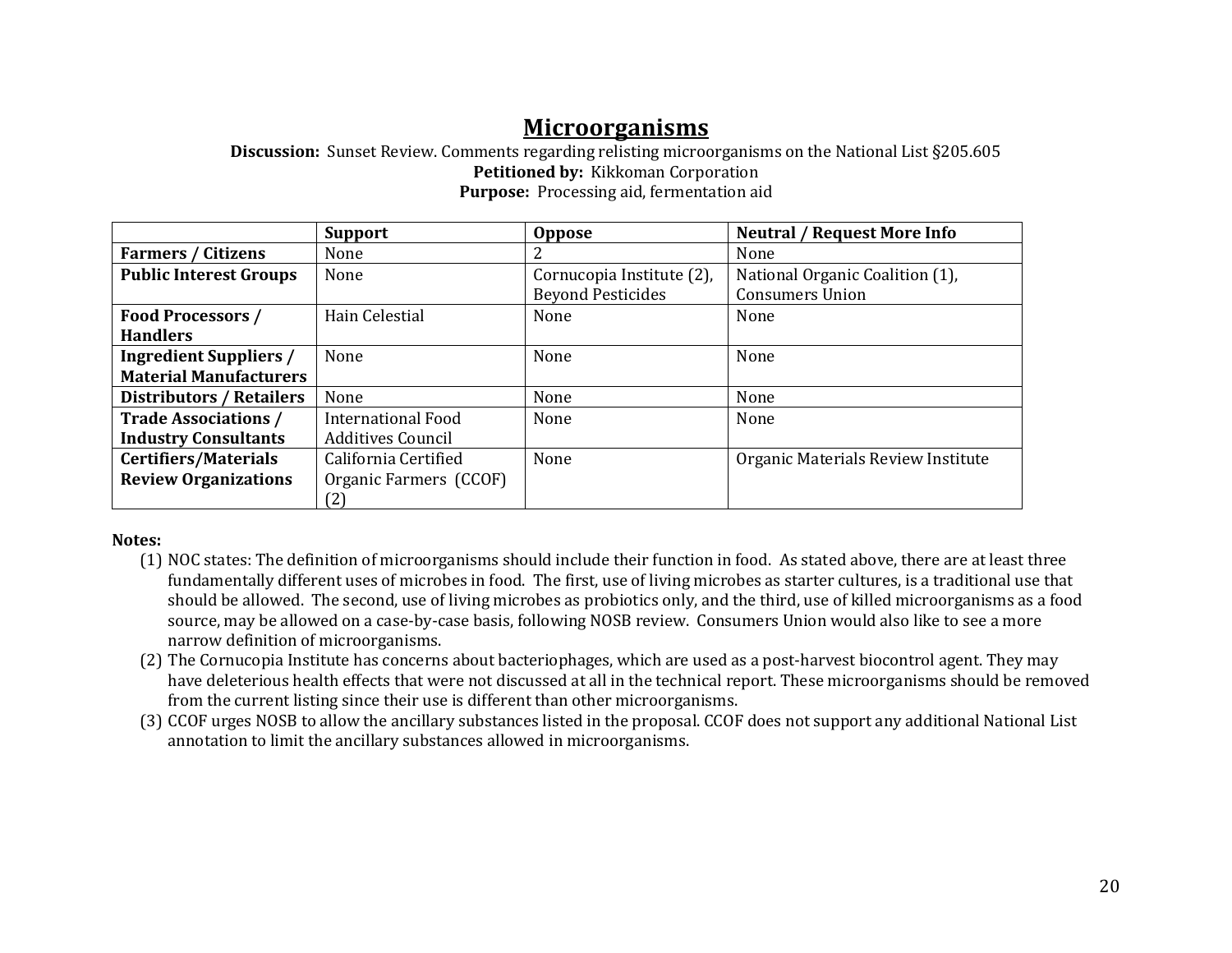## **Activated Charcoal**

**Discussion:** Sunset Review. Comments regarding relisting activated charcoal on the National List §205.605 **Petitioned by:** Canandaigua Wine **Purpose:** Processing aid, color extractor

|                                 | <b>Support</b>             | <b>Oppose</b> | <b>Neutral</b>                     |
|---------------------------------|----------------------------|---------------|------------------------------------|
| <b>Farmers / Citizens</b>       | None                       | None          | 2 (with annotation)                |
| <b>Public Interest Groups</b>   | None                       | None          | Cornucopia Institute,              |
|                                 |                            |               | <b>Beyond Pesticides (1)</b>       |
| Food Processors /               | Hain Celestial,            | None          | None                               |
| <b>Handlers</b>                 | WhiteWave,                 |               |                                    |
|                                 | <b>Humboldt Distillery</b> |               |                                    |
| <b>Ingredient Suppliers /</b>   | None                       | None          | None                               |
| <b>Material Manufacturers</b>   |                            |               |                                    |
| <b>Distributors / Retailers</b> | Ciranda Inc.               | None          | None                               |
| <b>Trade Associations /</b>     | None                       | None          | None                               |
| <b>Industry Consultants</b>     |                            |               |                                    |
| <b>Certifiers / Materials</b>   | California Certified       | None          | Organic Materials Review Institute |
| <b>Review Organizations</b>     | Organic Farmers (CCOF)     |               |                                    |

#### **Notes:**

(1) Beyond Pesticides states: Activated charcoal is a substance that could meet the requirements of the Organic Foods Production Act with few restrictions, including limiting its use to filtering water and requiring steam activation.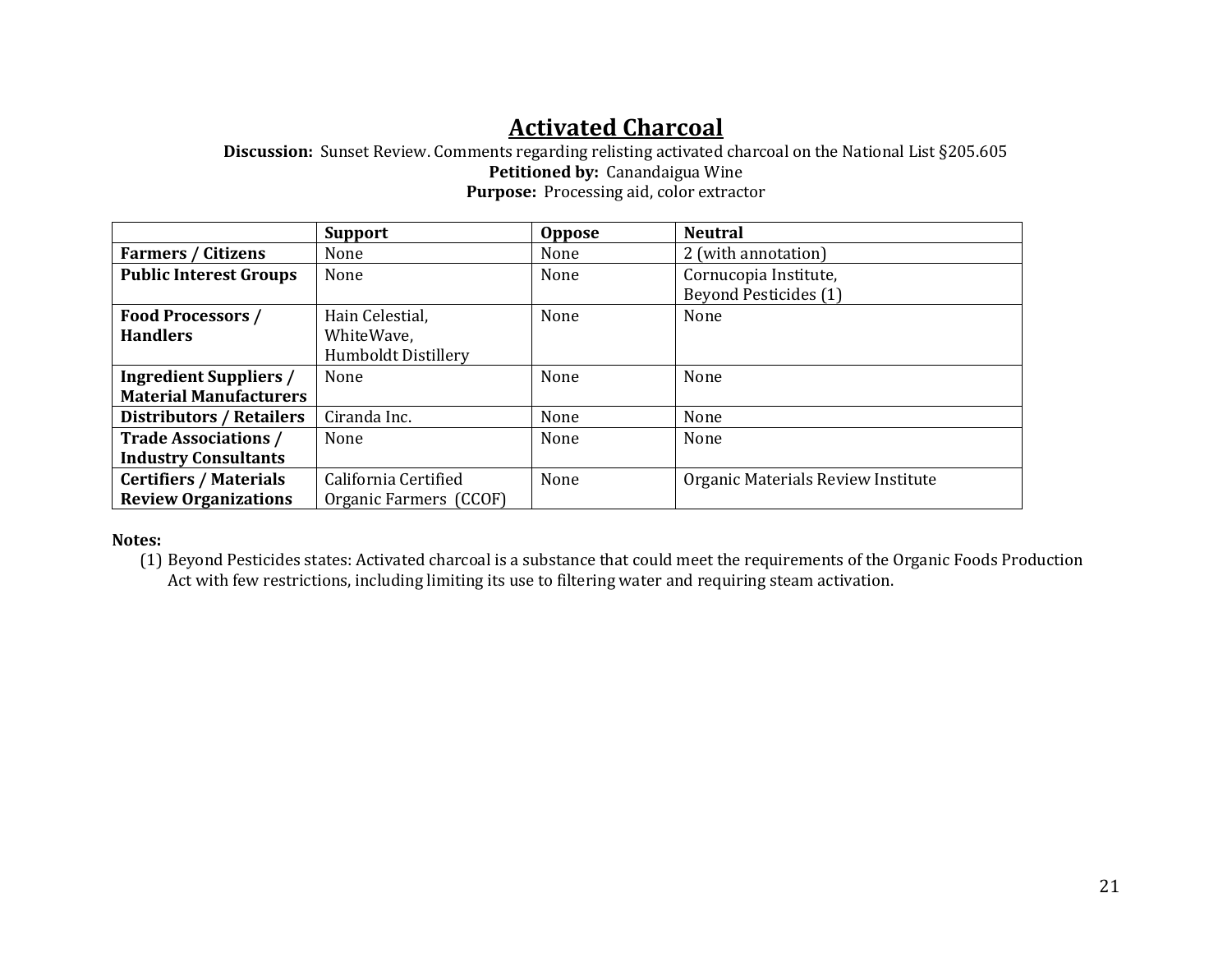# **Peracetic Acid**

**Discussion:** Sunset Review. Comments regarding relisting Peracetic Acid on the National List §205.605 **Petitioned by:** None **Purpose:** Antimicrobial / disinfectant

|                                        | <b>Support</b>                       | <b>Oppose</b> |
|----------------------------------------|--------------------------------------|---------------|
| <b>Farmers / Citizens</b>              | 4                                    | None          |
| <b>Public Interest Groups</b>          | Cornucopia Institute,                | None          |
|                                        | Beyond Pesticides,                   |               |
|                                        | National Organic Coalition           |               |
| <b>Food Processors / Handlers</b>      | Hain Celestial,                      | None          |
|                                        | Aurora Organic Dairy,                |               |
|                                        | Lundberg Family Farms,               |               |
|                                        | HP Hood,                             |               |
|                                        | Organic Valley,                      |               |
|                                        | WhiteWave,                           |               |
|                                        | Safeway,                             |               |
|                                        | <b>Salt River Farming</b>            |               |
| <b>Ingredient Suppliers / Material</b> | BioSafe Systems,                     | None          |
| <b>Manufacturers</b>                   | EcoLab                               |               |
| <b>Distributors / Retailers</b>        | None                                 | None          |
| <b>Trade Associations / Industry</b>   | None                                 | None          |
| <b>Consultants</b>                     |                                      |               |
| <b>Certifiers</b>                      | California Certified Organic Farmers | None          |
|                                        | $(CCOF)$ ,                           |               |
|                                        | Organic Materials Review Institute   |               |
|                                        | (OMRI)                               |               |

#### **Notes:**

Not a single public comment was submitted opposing this material.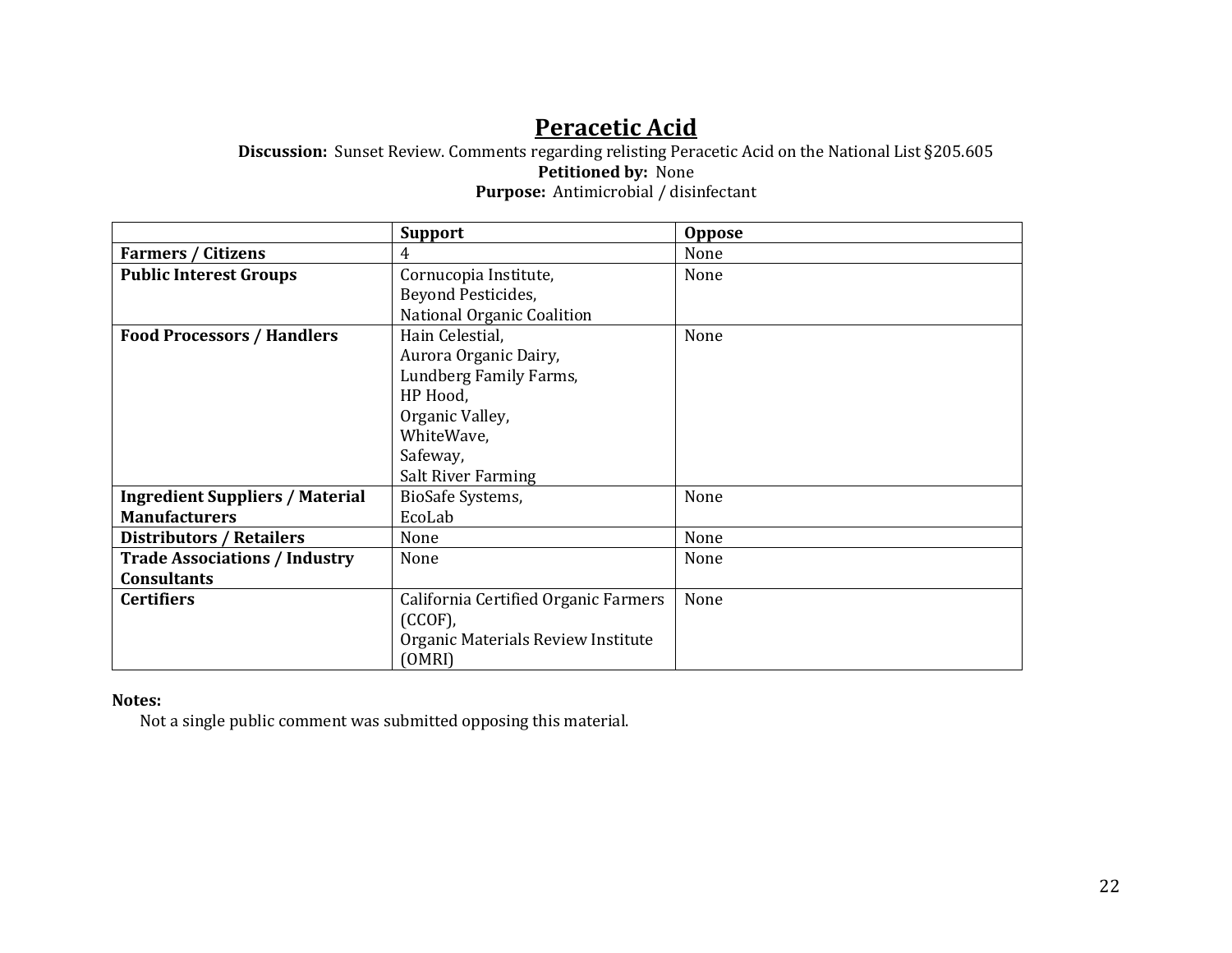# **Boiler Chemicals**

**Discussion:** Sunset Review. Comments regarding relisting cyclohexylamine, diethylaminoethanol, and octadecylamine on §205.606 **Petitioned by:** Several companies **Purpose:** Boiler water additive

|                                                      | Support   | <b>Oppose Relisting</b>             | <b>Neutral</b> |
|------------------------------------------------------|-----------|-------------------------------------|----------------|
|                                                      | Relisting |                                     |                |
| <b>Farmers / Citizens</b>                            | None      | 4                                   | None           |
| <b>Public Interest Groups</b>                        | None      | Beyond Pesticides (BP) (1)          | None           |
|                                                      |           | Cornucopia Institute (2,3,4)        |                |
|                                                      |           | National Organic Coalition          |                |
| <b>Food Processors / Handlers</b>                    | None      | None                                | None           |
| <b>Ingredient Suppliers / Material Manufacturers</b> | None      | None                                | None           |
| <b>Distributors / Retailers</b>                      | None      | WhiteWave                           | None           |
| <b>Trade Associations</b>                            | None      | Organic Trade Association (OTA) (4) | None           |
| <b>Certifiers</b>                                    | None      | None                                | None           |

#### **Notes:**

(1) BP states "The HS must determine and evaluate residues of the chemicals in organic food for the allowed use on packaging."

(2) BP and Cornucopia request a new TR.

(3) Cornucopia states that ammonium hydroxide (previously petitioned) is a safer alternative.

(4) Cornucopia and OTA state non-essentiality because a separate steam generator may be used at the point in which packaging sterilization is needed.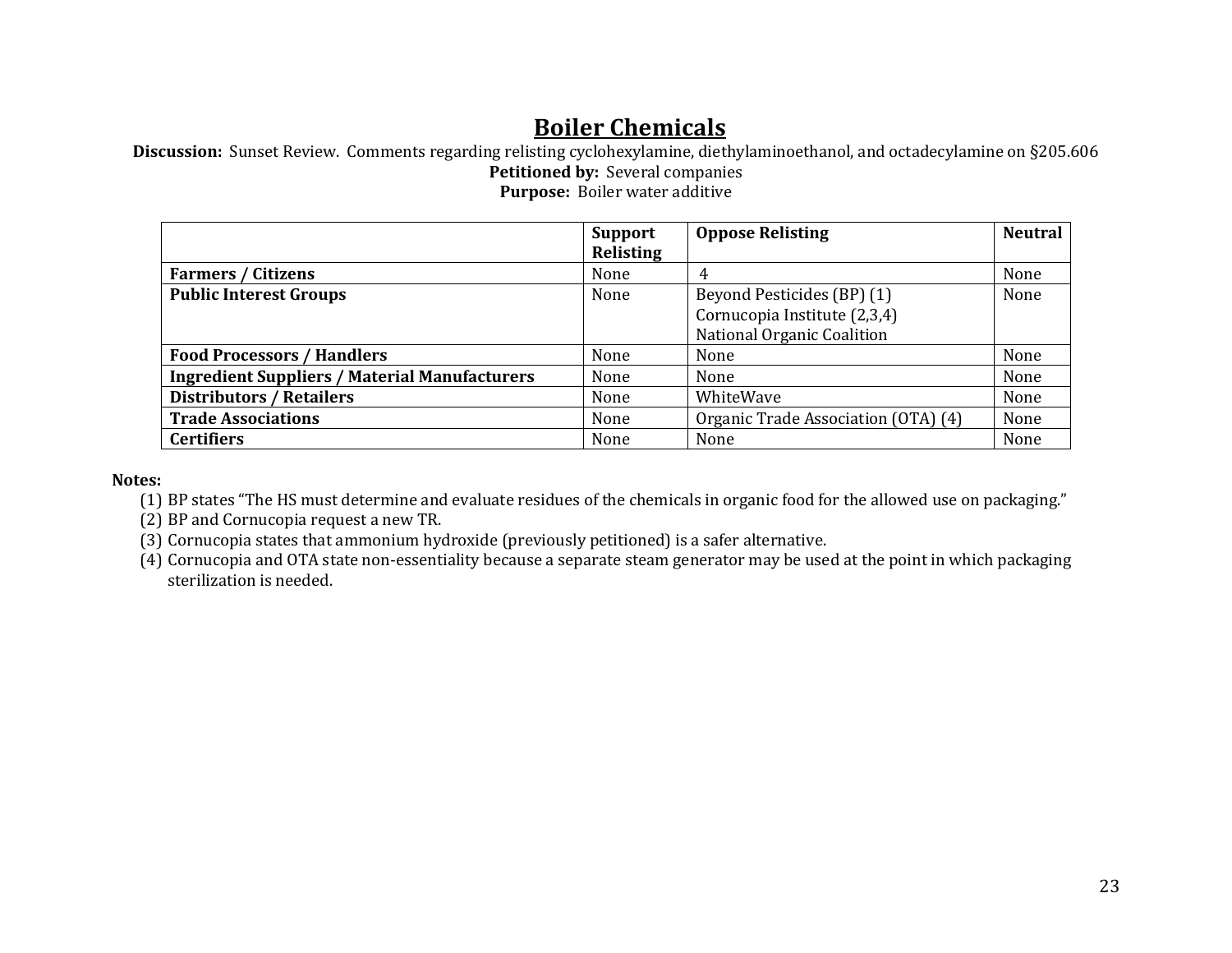# **Sodium Acid Pyrophosphate**

**Discussion:** Sunset Review. Comments regarding relisting SAPP on the National List §205.605 **Petitioned by:** International Food Additives Council **Purpose:** Leavening agent

|                                        | <b>Support</b>                       | <b>Oppose</b>                  |
|----------------------------------------|--------------------------------------|--------------------------------|
| <b>Farmers / Citizens</b>              | None                                 |                                |
| <b>Public Interest Groups</b>          | None                                 | Cornucopia Institute,          |
|                                        |                                      | Beyond Pesticides,             |
|                                        |                                      | <b>Consumers Union,</b>        |
|                                        |                                      | National Organic Coalition (1) |
| <b>Food Processors / Handlers</b>      | Hain Celestial                       | None                           |
| <b>Ingredient Suppliers / Material</b> | None                                 | None                           |
| <b>Manufacturers</b>                   |                                      |                                |
| <b>Distributors / Retailers</b>        | None                                 | None                           |
| <b>Trade Associations / Industry</b>   | International Food Additives Council | None                           |
| <b>Consultants</b>                     |                                      |                                |
| <b>Certifiers</b>                      | <b>CCOF</b>                          | None                           |

- (1) All of these organizations point out that SAPP lacks its own technical review and that is clearly a problem for reviewing this material.
- (2) CCOF has 6 clients that use SAPP and they deem it essential to grow the organic industry.
- (3) Note: Other than Hain Celestial, no other organic processors or handlers wrote in support of this so-called "essential" ingredient.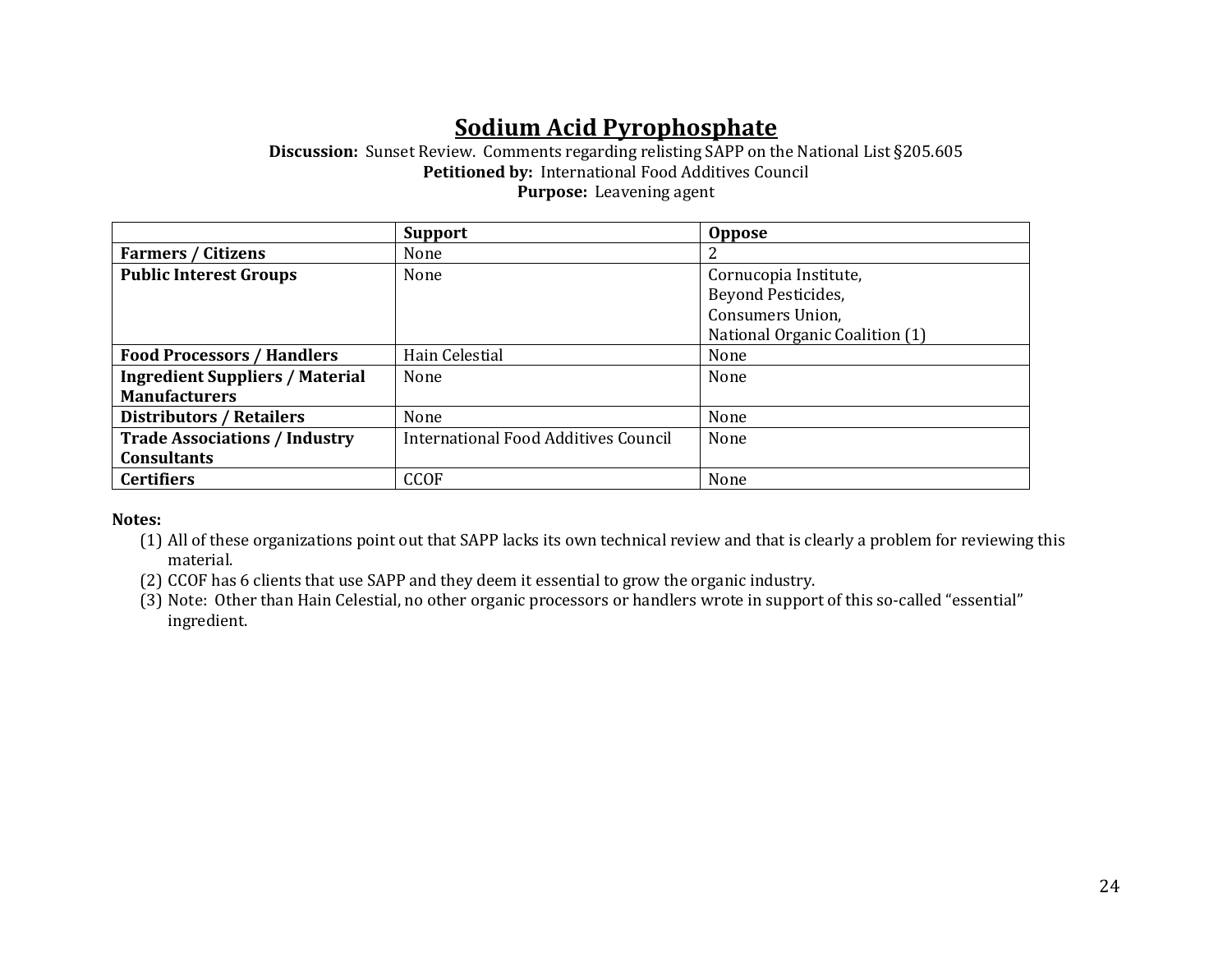# **Tetrasodium Pyrophosphate**

**Discussion:** Sunset Review. Comments regarding relisting TSPP on the National List §205.605 **Petitioned by:** Kansas City Ingredients Technologies **Purpose:** Emulsifier, dough conditioner

|                                        | <b>Support</b>                      | Oppose                 |
|----------------------------------------|-------------------------------------|------------------------|
| <b>Farmers / Citizens</b>              | None                                |                        |
| <b>Public Interest Groups</b>          | None                                | Cornucopia Institute,  |
|                                        |                                     | Beyond Pesticides,     |
|                                        |                                     | <b>Consumers Union</b> |
| <b>Food Processors / Handlers</b>      | None                                | None                   |
| <b>Ingredient Suppliers / Material</b> | None                                | None                   |
| <b>Manufacturers</b>                   |                                     |                        |
| <b>Distributors / Retailers</b>        | None                                | None                   |
| <b>Trade Associations / Industry</b>   | <b>International Food Additives</b> | None                   |
| <b>Consultants</b>                     | Council (IFAC) (1)                  |                        |
| <b>Certifiers</b>                      | None                                | None                   |

**Notes:**

(1) IFAC considers this material "essential" for extruded meat products.

(2) Note: There are many vegetarian meat-replacement products on the marketplace, such as seitan and tempeh, along with many veggie burgers and soy hotdogs that do not use this substance.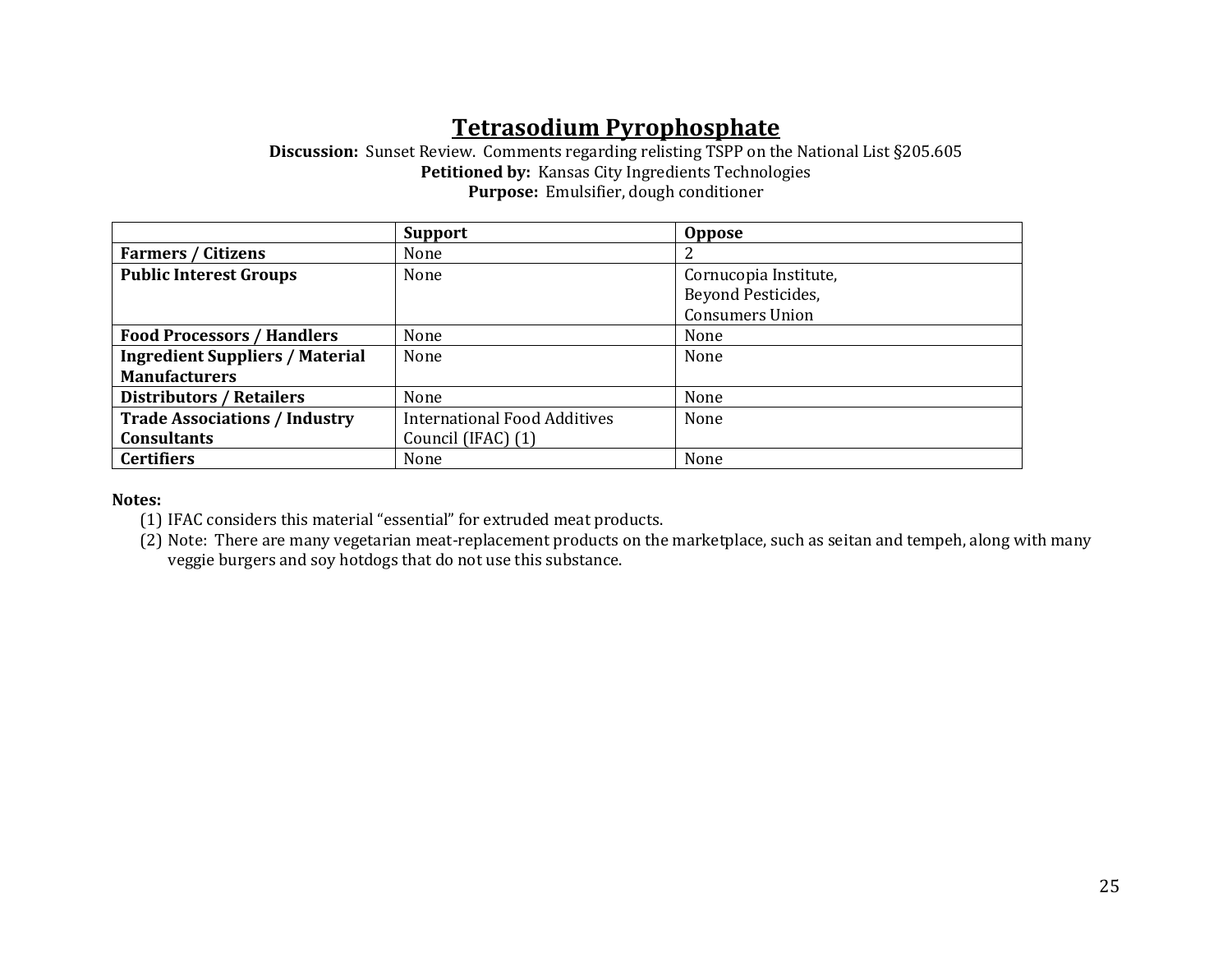# **MATERIALS SUBCOMMITTEE**

### **Excluded Methods Terminology Discussion Document**

|                                             | <b>Commented</b>                                |
|---------------------------------------------|-------------------------------------------------|
| <b>Farmers / Citizens</b>                   | 112(1)                                          |
| <b>Public Interest Groups</b>               | <b>Beyond Pesticides</b>                        |
|                                             | Cornucopia Institute (2)                        |
|                                             | National Organic Coalition (NOC) (3)            |
|                                             | Center for Food Safety (CFS) (4)                |
|                                             | Non-GMO Project                                 |
|                                             | Farmworker Health and Safety Institute          |
| <b>Food Processors / Handlers</b>           | None                                            |
| <b>Ingredient Suppliers / Manufacturers</b> | Nature's Path                                   |
|                                             |                                                 |
| <b>Distributors / Retailers</b>             | <b>PCC Natural Markets</b>                      |
| <b>Trade Associations / Consultants</b>     | Organic Trade Association                       |
|                                             |                                                 |
| <b>Certifiers</b>                           | Oregon Tilth (OTCO) (5)                         |
|                                             | Midwest Organic Services Association (MOSA) (6) |
|                                             | California Certified Organic Farmers (CCOF) (7) |

- (1) A consumer comment states: "The use of MON87411 and other GMO plant(s) with any kind of animal gene proposed for commercialization in the US, is alienating a significant and growing segment of consumers, namely vegans and vegetarians (including those with a religious basis)."
- (2) Cornucopia states: "Discrepancies between techniques that are not allowed and the realities of the techniques used throughout the history of crop breeding should be addressed."
- (3) NOC states: "It is the responsibility of the NOSB to develop this guidance, and the job cannot be delegated to the NOP.
- (4) CFS states: "The NOSB should take precautionary action and adopt a moratorium on techniques that have yet to be evaluated until clarification is possible"
- (5) OTCO states: "How far back should a material be evaluated for the use of excluded methods? For example, the production of citric acid or vitamins and the organisms used to produce these materials."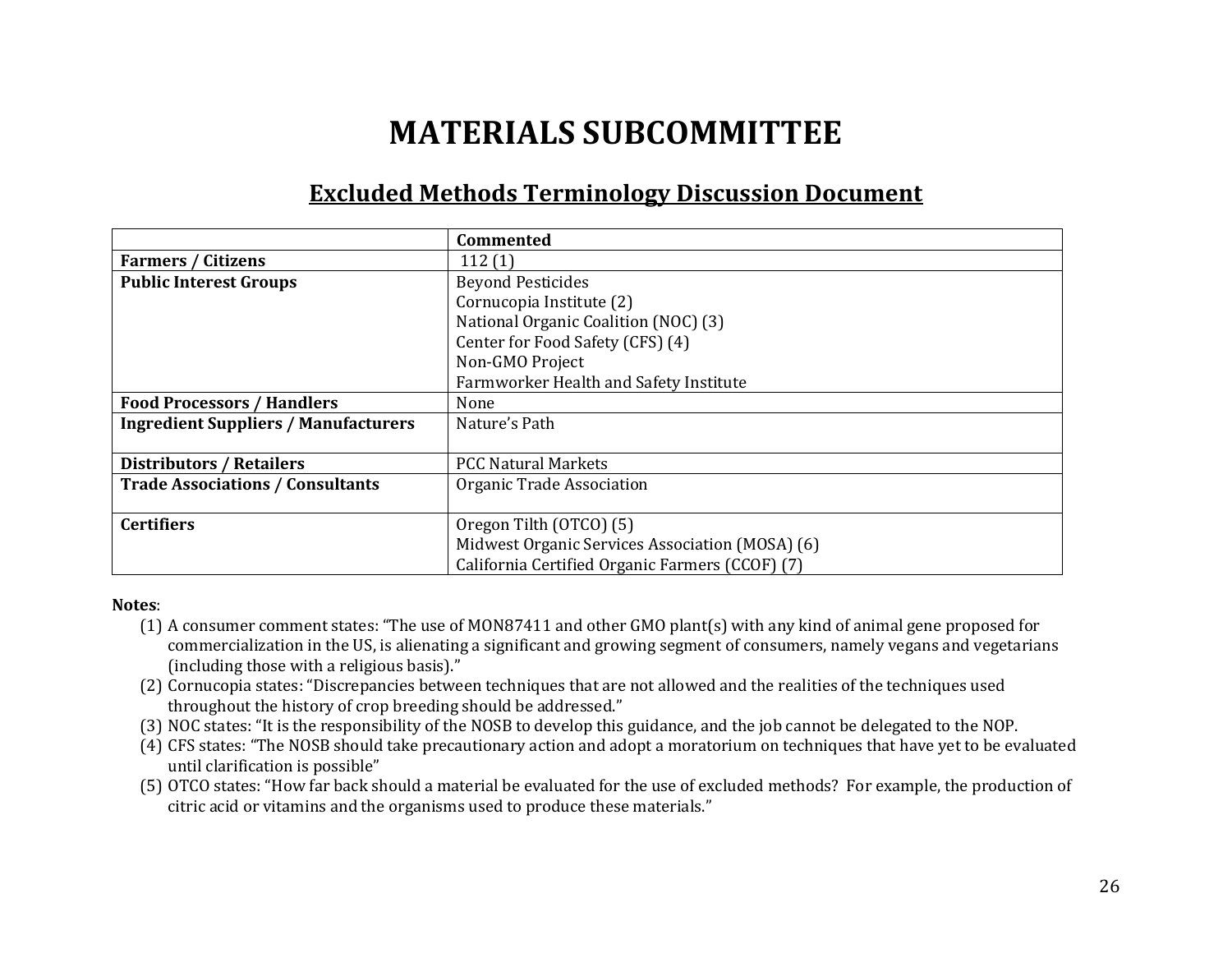- (6) MOSA states: "Without full disclosure, ACAs will struggle to determine what is Made With Excluded Methods. How would we know to ask for disclosure when the end product is indistinguishable from conventionally bred plants?
- (7) CCOF states: 'The standards should also establish a time frame that specified how far back in the development of a breeding line the excluded methods prohibition should apply."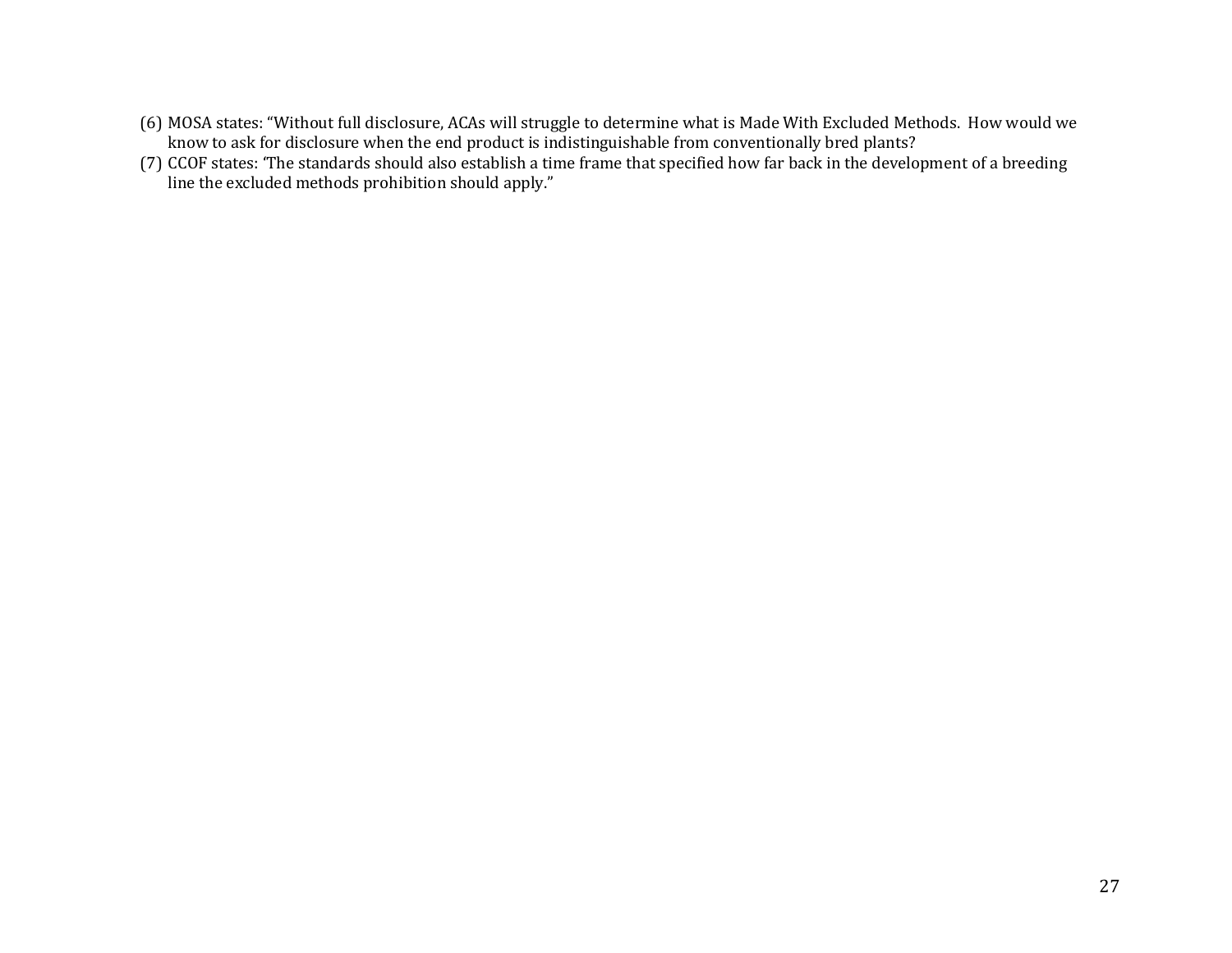# **CACS SUBCOMMITTEE**

# **Assessing Soil Conservation Practices Discussion Document**

|                                             | <b>Commented</b>                                              |
|---------------------------------------------|---------------------------------------------------------------|
| <b>Farmers / Citizens</b>                   |                                                               |
| <b>Public Interest Groups</b>               | Cornucopia Institute (1),                                     |
|                                             | National Organic Coalition (4),                               |
|                                             | Wild Farm Alliance,                                           |
|                                             | Center for Food Safety (6),                                   |
|                                             | Beyond Pesticides,                                            |
|                                             | Midwest Organic & Sustainable Education Service (MOSES) (7)   |
| <b>Food Processors / Handlers</b>           | None                                                          |
| <b>Ingredient Suppliers / Manufacturers</b> | None                                                          |
|                                             |                                                               |
| <b>Distributors / Retailers</b>             | None                                                          |
| <b>Trade Associations / Consultants</b>     | Organic Trade Association (OTA),                              |
|                                             | Accredited Certifiers Association.                            |
|                                             | International Organic Inspectors Association,                 |
|                                             | Organic Produce Wholesalers Coalition                         |
| <b>Certifiers</b>                           | California Certified Organic Farmers (CCOF) (2),              |
|                                             | Midwest Organic Services Association (MOSA)(3),               |
|                                             | Northwest Organic Farming Association of Vermont (NOFA-VT)(5) |

- (1) The Cornucopia Institute makes several suggestions to improve soil conservation on organic farms. One of these includes: "Organic producers with CAFO permits should be required to submit their EPA or state CAFO permit along with their OSP and provide more detailed information about how they will prevent contamination of crops, soils, or water by nutrients, pathogens, heavy metals, or prohibited substance residues."
- (2) CCOF states: "The nature of organic inspections limits opportunities for assessment. Inspections at different times of the year reveal different compliance issues, and not all inspectors have the same level of expertise in conservation."
- (3) MOSA states: "Our clients document a simple soil conservation plan in their Farm Organic System Plan. This plan is reviewed by a certification specialist for apparent compliance with the applicable Standards. Then our inspectors provide visual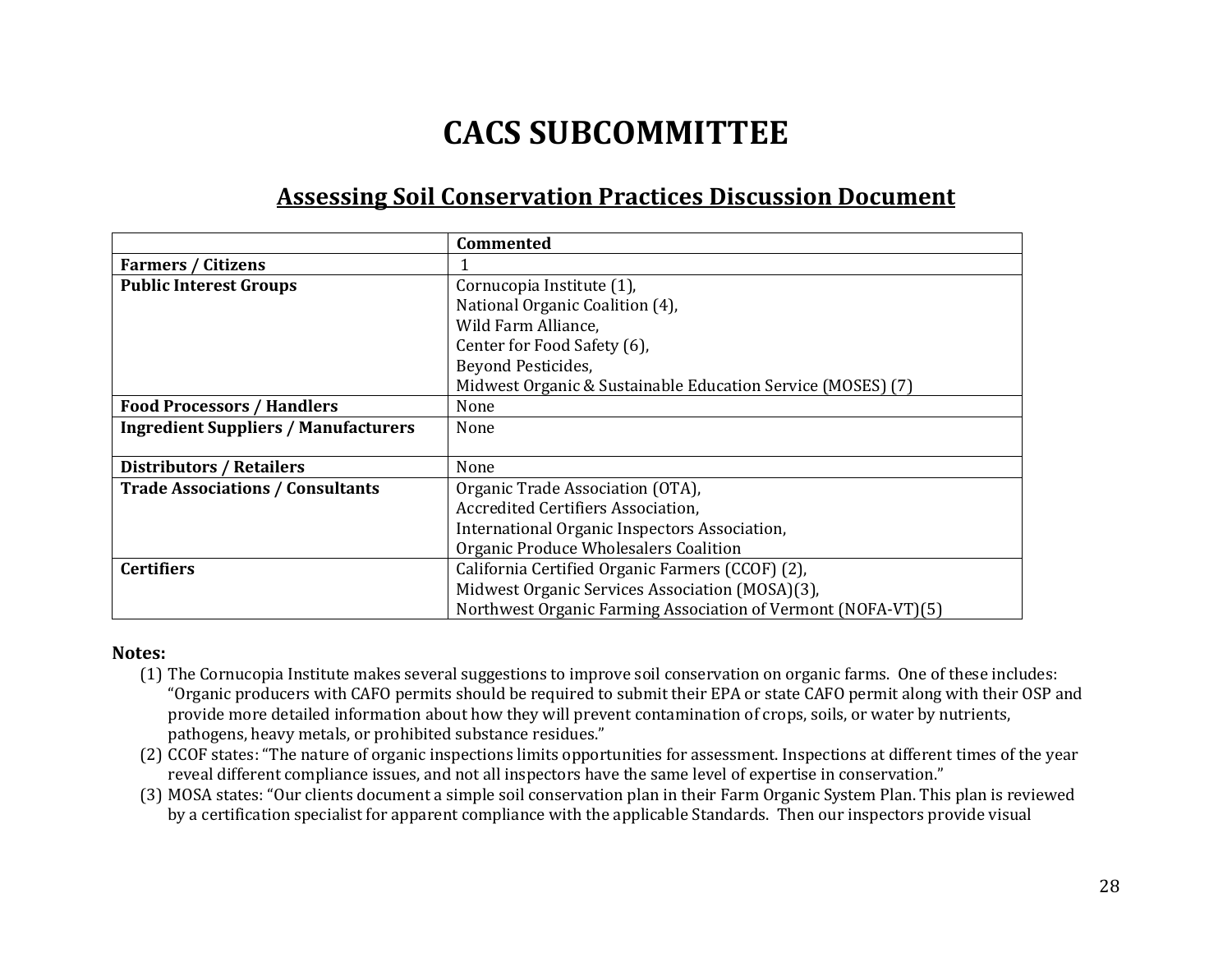inspection of the fields, primarily looking for erosion events. Observation usually only identifies serious erosion events. With attention to maintaining a sensible timeframe for the inspection, it is challenging to do much more than this. Likely, the organic certification process does not fully assess all soil loss issues on a farm."

- (4) NOC states: "We suggest that CACS develop standards for education, training, and experience for Inspectors and reviewers, items that are assessed during NOP audits but for which there are no clear benchmarks."
- (5) NOFA-VT states: "When we identify soil or water conservation problems on organic farms, we often initially issue the farmer a condition for continued certification and ask them to develop a plan with a timeframe to address the issue. We generally issue non-compliances when the issue is not being addressed or the problem is getting worse."
- (6) CFS states: "… soil building and conservation practices on organic farms occur in the larger, highly variable context of the entire organic system. NRCS metrics are not developed within a systems approach and therefore not necessarily relevant to organic systems."
- (7) MOSES states: "While there has been great progress made within NRCS to learn more about organic agriculture, there are still many local and regional personnel that have a negative bias towards organics, believing instead that no-till farming with GMOs and the accompanying pesticides is more ecologically beneficial that organic farming."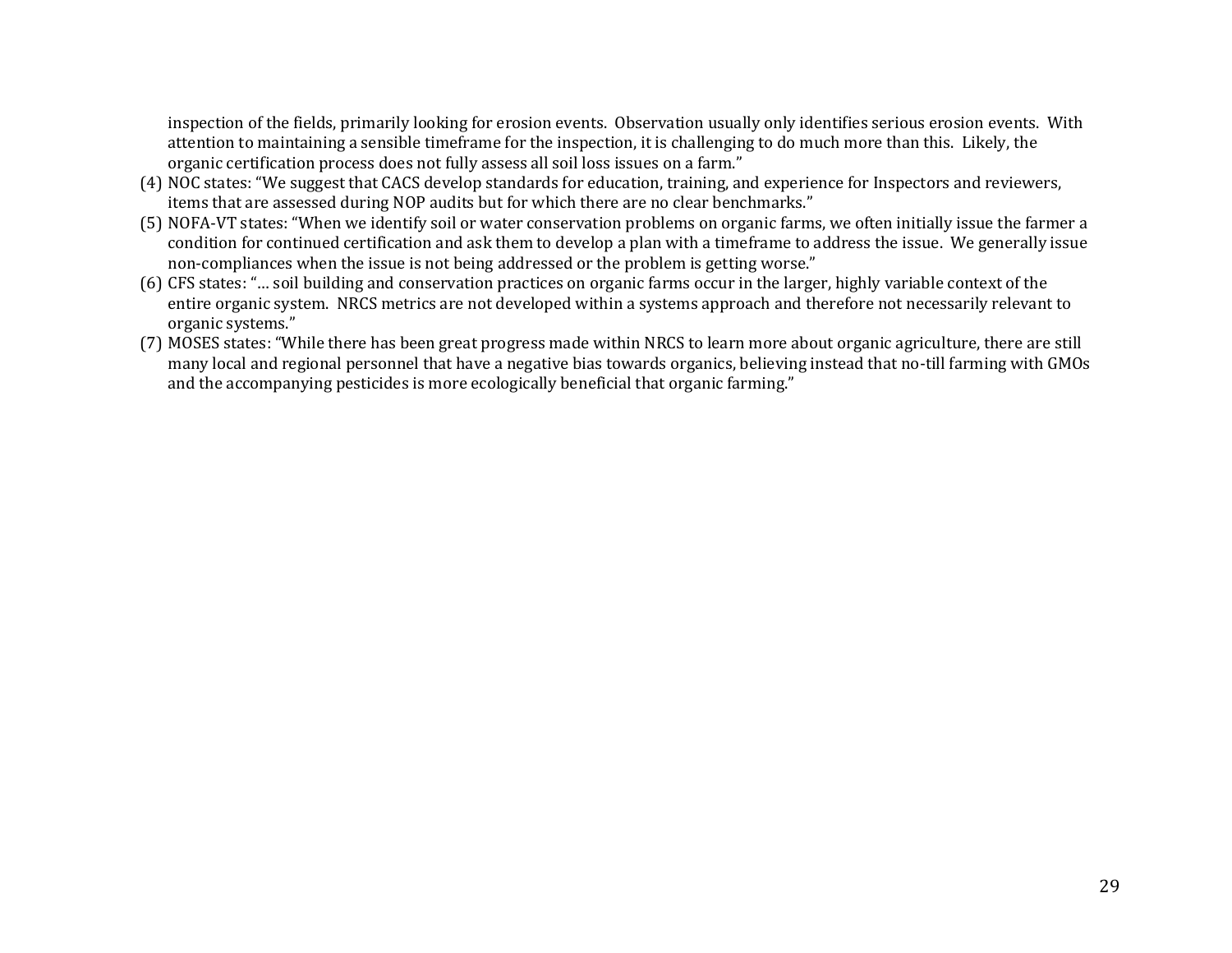# **LIVESTOCK SUBCOMMITTEE**

## **Livestock Vaccines Made with Excluded Methods Discussion Document**

|                                             | <b>Commented</b>                                               |
|---------------------------------------------|----------------------------------------------------------------|
| <b>Farmers / Citizens</b>                   | 5 opposed to any GMO methods/ingredients in livestock vaccines |
| <b>Public Interest Groups</b>               | Cornucopia Institute,                                          |
|                                             | Beyond Pesticides (2),                                         |
|                                             | National Organic Coalition,                                    |
|                                             | <b>Center for Food Safety</b>                                  |
|                                             | Midwest Organic & Sustainable Education Service (MOSES) (3)    |
| <b>Food Processors / Handlers</b>           | Organic Valley                                                 |
| <b>Ingredient Suppliers / Manufacturers</b> | None                                                           |
|                                             |                                                                |
| <b>Distributors / Retailers</b>             | None                                                           |
| <b>Trade Associations / Consultants</b>     | Organic Trade Association (OTA)                                |
|                                             |                                                                |
| <b>Certifiers</b>                           | Midwest Organic Services Association (MOSA) (1)                |
|                                             | Pennsylvania Certified Organic,                                |
|                                             | NOFA-VT                                                        |

- (1) MOSA states: "If the task of developing a list of MWEM vaccines is challenging for a group of highly specialized and trained individuals in the NOSB Working Group, it is overly burdensome to pass this task onto certifiers. If certifiers are unable to clearly determine if a vaccine is MWEM, the use of such vaccines may be limited by some ACAs."
- (2) BP states: "It is the job of the NOSB to assist in the development of standards for substances to be used in organic production and to advise the Secretary on any other aspects of the implementation of this chapter. It appears that the NOSB may be powerless to solve the problem, but it is not clear that the NOP can solve it either. However, the role of the NOSB is to advise the Secretary, and the Secretary clearly has more authority over the production and sale of vaccines than does the NOP. BP suggests that the NOSB adopt a two-stage process. First, the definition of excluded methods must be clear enough to form the basis for regulatory action. The investigations of the LS and Vaccines MWEM Working Group will certainly be valuable input into the ongoing efforts of the Materials/GMO Subcommittee in that regard. Second, the NOSB should recommend to the Secretary that he establish a registry, labeling system, or some other mechanism for identifying vaccines that meet that definition. It does no good to make this kind of recommendation to the NOP because they do not have the authority to